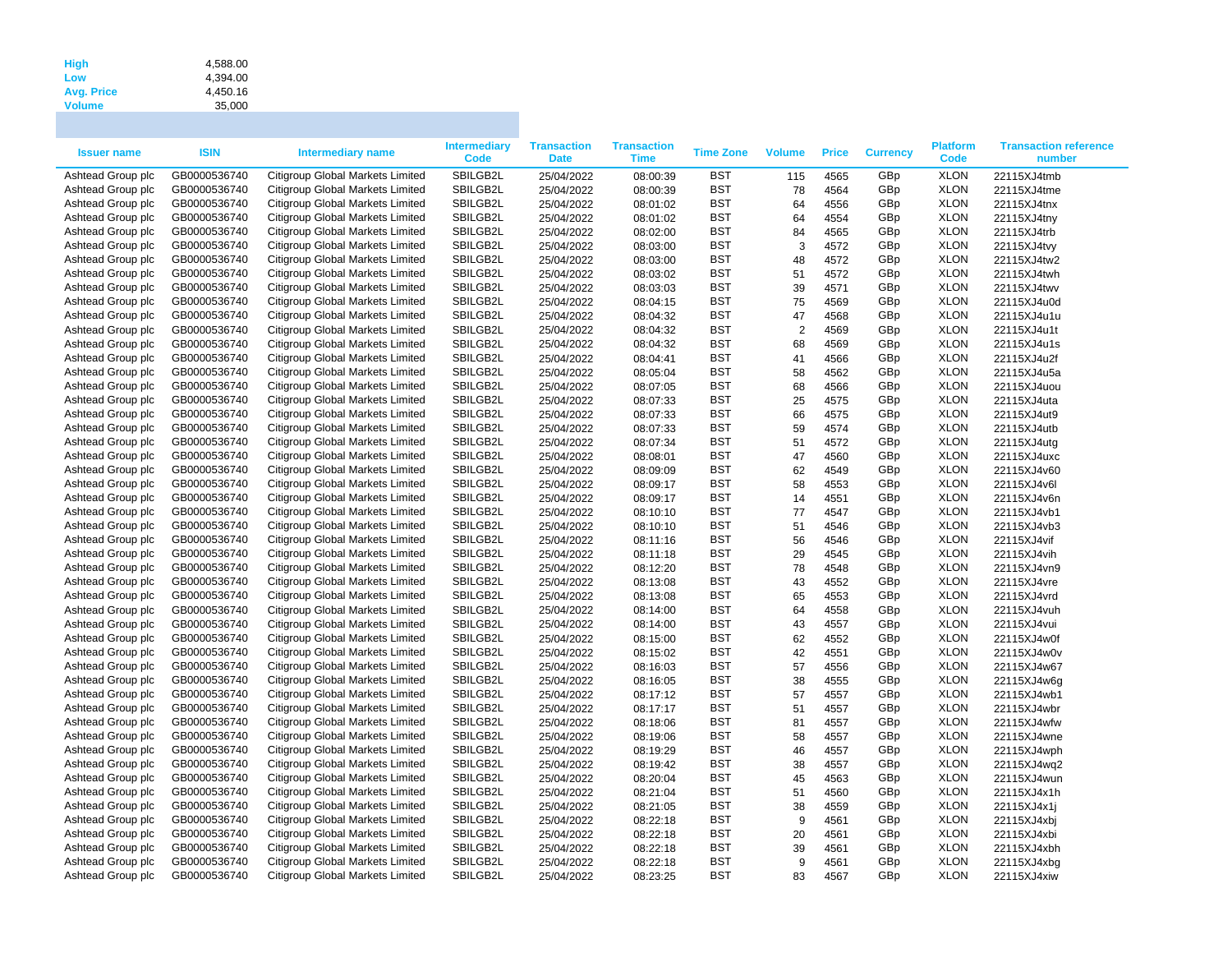| Ashtead Group plc | GB0000536740 | Citigroup Global Markets Limited | SBILGB2L | 25/04/2022 | 08:25:38 | BST | 94                      | 4588 | GBp | <b>XLON</b> | 22115XJ4xyx |
|-------------------|--------------|----------------------------------|----------|------------|----------|-----|-------------------------|------|-----|-------------|-------------|
| Ashtead Group plc | GB0000536740 | Citigroup Global Markets Limited | SBILGB2L | 25/04/2022 | 08:25:38 | BST | 63                      | 4587 | GBp | <b>XLON</b> | 22115XJ4xyy |
| Ashtead Group plc | GB0000536740 | Citigroup Global Markets Limited | SBILGB2L | 25/04/2022 | 08:25:38 | BST | 58                      | 4586 | GBp | <b>XLON</b> | 22115XJ4xyz |
| Ashtead Group plc | GB0000536740 | Citigroup Global Markets Limited | SBILGB2L | 25/04/2022 | 08:27:01 | BST | 51                      | 4581 | GBp | <b>XLON</b> | 22115XJ4ybi |
| Ashtead Group plc | GB0000536740 | Citigroup Global Markets Limited | SBILGB2L | 25/04/2022 | 08:27:19 | BST | 66                      | 4580 | GBp | <b>XLON</b> | 22115XJ4ye3 |
| Ashtead Group plc | GB0000536740 | Citigroup Global Markets Limited | SBILGB2L | 25/04/2022 | 08:28:20 | BST | 81                      | 4571 | GBp | <b>XLON</b> | 22115XJ4yn7 |
| Ashtead Group plc | GB0000536740 | Citigroup Global Markets Limited | SBILGB2L | 25/04/2022 | 08:29:01 | BST | 51                      | 4570 | GBp | <b>XLON</b> | 22115XJ4yr2 |
| Ashtead Group plc | GB0000536740 | Citigroup Global Markets Limited | SBILGB2L | 25/04/2022 | 08:30:05 | BST | 68                      | 4566 | GBp | <b>XLON</b> | 22115XJ4yyy |
| Ashtead Group plc | GB0000536740 | Citigroup Global Markets Limited | SBILGB2L | 25/04/2022 | 08:30:20 | BST | 53                      | 4570 | GBp | <b>XLON</b> | 22115XJ4z12 |
| Ashtead Group plc | GB0000536740 | Citigroup Global Markets Limited | SBILGB2L |            |          | BST |                         |      |     | <b>XLON</b> | 22115XJ4z66 |
|                   |              |                                  |          | 25/04/2022 | 08:31:04 |     | 51                      | 4565 | GBp |             |             |
| Ashtead Group plc | GB0000536740 | Citigroup Global Markets Limited | SBILGB2L | 25/04/2022 | 08:31:04 | BST | 25                      | 4565 | GBp | <b>XLON</b> | 22115XJ4z67 |
| Ashtead Group plc | GB0000536740 | Citigroup Global Markets Limited | SBILGB2L | 25/04/2022 | 08:32:28 | BST | 51                      | 4559 | GBp | <b>XLON</b> | 22115XJ4zg9 |
| Ashtead Group plc | GB0000536740 | Citigroup Global Markets Limited | SBILGB2L | 25/04/2022 | 08:32:28 | BST | 54                      | 4559 | GBp | <b>XLON</b> | 22115XJ4zga |
| Ashtead Group plc | GB0000536740 | Citigroup Global Markets Limited | SBILGB2L | 25/04/2022 | 08:33:05 | BST | 60                      | 4555 | GBp | <b>XLON</b> | 22115XJ4zl1 |
| Ashtead Group plc | GB0000536740 | Citigroup Global Markets Limited | SBILGB2L | 25/04/2022 | 08:34:06 | BST | 83                      | 4551 | GBp | <b>XLON</b> | 22115XJ4zt6 |
| Ashtead Group plc | GB0000536740 | Citigroup Global Markets Limited | SBILGB2L | 25/04/2022 | 08:35:23 | BST | 51                      | 4551 | GBp | <b>XLON</b> | 22115XJ5053 |
| Ashtead Group plc | GB0000536740 | Citigroup Global Markets Limited | SBILGB2L | 25/04/2022 | 08:35:31 | BST | 60                      | 4549 | GBp | <b>XLON</b> | 22115XJ5064 |
| Ashtead Group plc | GB0000536740 | Citigroup Global Markets Limited | SBILGB2L | 25/04/2022 | 08:36:09 | BST | 48                      | 4544 | GBp | <b>XLON</b> | 22115XJ50dm |
| Ashtead Group plc | GB0000536740 | Citigroup Global Markets Limited | SBILGB2L | 25/04/2022 | 08:37:03 | BST | 78                      | 4542 | GBp | <b>XLON</b> | 22115XJ50j7 |
| Ashtead Group plc | GB0000536740 | Citigroup Global Markets Limited | SBILGB2L | 25/04/2022 | 08:38:13 | BST | 77                      | 4537 | GBp | <b>XLON</b> | 22115XJ50t6 |
| Ashtead Group plc | GB0000536740 | Citigroup Global Markets Limited | SBILGB2L | 25/04/2022 | 08:39:00 | BST | 51                      | 4532 | GBp | <b>XLON</b> | 22115XJ511l |
| Ashtead Group plc | GB0000536740 | Citigroup Global Markets Limited | SBILGB2L | 25/04/2022 | 08:40:17 | BST | 61                      | 4536 | GBp | <b>XLON</b> | 22115XJ51a6 |
| Ashtead Group plc | GB0000536740 | Citigroup Global Markets Limited | SBILGB2L | 25/04/2022 | 08:40:17 | BST | 40                      | 4535 | GBp | <b>XLON</b> | 22115XJ51a7 |
| Ashtead Group plc | GB0000536740 | Citigroup Global Markets Limited | SBILGB2L | 25/04/2022 | 08:41:10 | BST | 68                      | 4525 | GBp | <b>XLON</b> | 22115XJ51h0 |
| Ashtead Group plc | GB0000536740 | Citigroup Global Markets Limited | SBILGB2L | 25/04/2022 | 08:42:14 | BST | 67                      | 4521 | GBp | <b>XLON</b> | 22115XJ51nu |
| Ashtead Group plc | GB0000536740 | Citigroup Global Markets Limited | SBILGB2L | 25/04/2022 | 08:43:14 | BST | 51                      | 4518 | GBp | <b>XLON</b> | 22115XJ51t0 |
| Ashtead Group plc | GB0000536740 | Citigroup Global Markets Limited | SBILGB2L | 25/04/2022 | 08:44:27 | BST | 83                      | 4517 | GBp | <b>XLON</b> | 22115XJ521i |
|                   |              | Citigroup Global Markets Limited |          |            |          |     |                         |      |     |             |             |
| Ashtead Group plc | GB0000536740 |                                  | SBILGB2L | 25/04/2022 | 08:45:10 | BST | 68                      | 4512 | GBp | <b>XLON</b> | 22115XJ528f |
| Ashtead Group plc | GB0000536740 | Citigroup Global Markets Limited | SBILGB2L | 25/04/2022 | 08:46:00 | BST | 51                      | 4511 | GBp | <b>XLON</b> | 22115XJ52d5 |
| Ashtead Group plc | GB0000536740 | Citigroup Global Markets Limited | SBILGB2L | 25/04/2022 | 08:47:06 | BST | 84                      | 4513 | GBp | <b>XLON</b> | 22115XJ52lc |
| Ashtead Group plc | GB0000536740 | Citigroup Global Markets Limited | SBILGB2L | 25/04/2022 | 08:48:04 | BST | 67                      | 4517 | GBp | <b>XLON</b> | 22115XJ52q9 |
| Ashtead Group plc | GB0000536740 | Citigroup Global Markets Limited | SBILGB2L | 25/04/2022 | 08:49:07 | BST | 68                      | 4509 | GBp | <b>XLON</b> | 22115XJ52vr |
| Ashtead Group plc | GB0000536740 | Citigroup Global Markets Limited | SBILGB2L | 25/04/2022 | 08:50:00 | BST | 66                      | 4502 | GBp | <b>XLON</b> | 22115XJ534a |
| Ashtead Group plc | GB0000536740 | Citigroup Global Markets Limited | SBILGB2L | 25/04/2022 | 08:51:10 | BST | 52                      | 4492 | GBp | <b>XLON</b> | 22115XJ53jr |
| Ashtead Group plc | GB0000536740 | Citigroup Global Markets Limited | SBILGB2L | 25/04/2022 | 08:52:07 | BST | 78                      | 4486 | GBp | <b>XLON</b> | 22115XJ53sh |
| Ashtead Group plc | GB0000536740 | Citigroup Global Markets Limited | SBILGB2L | 25/04/2022 | 08:53:04 | BST | 65                      | 4482 | GBp | <b>XLON</b> | 22115XJ5423 |
| Ashtead Group plc | GB0000536740 | Citigroup Global Markets Limited | SBILGB2L | 25/04/2022 | 08:54:38 | BST | 65                      | 4488 | GBp | <b>XLON</b> | 22115XJ54f9 |
| Ashtead Group plc | GB0000536740 | Citigroup Global Markets Limited | SBILGB2L | 25/04/2022 | 08:54:43 | BST | 41                      | 4486 | GBp | <b>XLON</b> | 22115XJ54fs |
| Ashtead Group plc | GB0000536740 | Citigroup Global Markets Limited | SBILGB2L | 25/04/2022 | 08:56:45 | BST | 83                      | 4493 | GBp | <b>XLON</b> | 22115XJ54sp |
| Ashtead Group plc | GB0000536740 | Citigroup Global Markets Limited | SBILGB2L | 25/04/2022 | 08:57:09 | BST | 64                      | 4495 | GBp | <b>XLON</b> | 22115XJ54vw |
| Ashtead Group plc | GB0000536740 | Citigroup Global Markets Limited | SBILGB2L | 25/04/2022 | 08:59:16 | BST | 49                      | 4502 | GBp | <b>XLON</b> | 22115XJ554v |
| Ashtead Group plc | GB0000536740 | Citigroup Global Markets Limited | SBILGB2L | 25/04/2022 | 08:59:16 | BST | 75                      | 4503 | GBp | <b>XLON</b> | 22115XJ554u |
| Ashtead Group plc | GB0000536740 | Citigroup Global Markets Limited | SBILGB2L | 25/04/2022 | 09:00:30 | BST | 62                      | 4501 | GBp | <b>XLON</b> | 22115XJ55bm |
| Ashtead Group plc | GB0000536740 | Citigroup Global Markets Limited | SBILGB2L | 25/04/2022 | 09:01:27 | BST | 62                      | 4501 | GBp | <b>XLON</b> | 22115XJ55it |
| Ashtead Group plc | GB0000536740 | Citigroup Global Markets Limited | SBILGB2L | 25/04/2022 | 09:02:10 | BST | 20                      | 4496 | GBp | <b>XLON</b> | 22115XJ55m3 |
| Ashtead Group plc | GB0000536740 | Citigroup Global Markets Limited | SBILGB2L | 25/04/2022 | 09:02:10 | BST | 15                      | 4496 | GBp | <b>XLON</b> | 22115XJ55m2 |
| Ashtead Group plc | GB0000536740 | Citigroup Global Markets Limited | SBILGB2L | 25/04/2022 | 09:02:10 | BST | 28                      | 4496 | GBp | <b>XLON</b> | 22115XJ55m1 |
| Ashtead Group plc | GB0000536740 | Citigroup Global Markets Limited | SBILGB2L | 25/04/2022 | 09:03:11 | BST | 62                      | 4504 | GBp | <b>XLON</b> | 22115XJ55si |
| Ashtead Group plc | GB0000536740 | Citigroup Global Markets Limited | SBILGB2L | 25/04/2022 | 09:04:12 | BST | 62                      | 4505 | GBp | <b>XLON</b> | 22115XJ55x3 |
| Ashtead Group plc | GB0000536740 | Citigroup Global Markets Limited | SBILGB2L |            | 09:05:16 | BST | 64                      | 4506 | GBp | <b>XLON</b> |             |
|                   |              |                                  |          | 25/04/2022 |          |     |                         |      |     |             | 22115XJ5633 |
| Ashtead Group plc | GB0000536740 | Citigroup Global Markets Limited | SBILGB2L | 25/04/2022 | 09:06:19 | BST | 38                      | 4511 | GBp | <b>XLON</b> | 22115XJ5697 |
| Ashtead Group plc | GB0000536740 | Citigroup Global Markets Limited | SBILGB2L | 25/04/2022 | 09:06:19 | BST | 28                      | 4511 | GBp | <b>XLON</b> | 22115XJ5698 |
| Ashtead Group plc | GB0000536740 | Citigroup Global Markets Limited | SBILGB2L | 25/04/2022 | 09:07:46 | BST | 60                      | 4520 | GBp | <b>XLON</b> | 22115XJ56h7 |
| Ashtead Group plc | GB0000536740 | Citigroup Global Markets Limited | SBILGB2L | 25/04/2022 | 09:08:00 | BST | 72                      | 4522 | GBp | <b>XLON</b> | 22115XJ56ib |
| Ashtead Group plc | GB0000536740 | Citigroup Global Markets Limited | SBILGB2L | 25/04/2022 | 09:09:02 | BST | 49                      | 4516 | GBp | <b>XLON</b> | 22115XJ56qc |
| Ashtead Group plc | GB0000536740 | Citigroup Global Markets Limited | SBILGB2L | 25/04/2022 | 09:09:02 | BST | $\overline{\mathbf{c}}$ | 4516 | GBp | <b>XLON</b> | 22115XJ56qb |
| Ashtead Group plc | GB0000536740 | Citigroup Global Markets Limited | SBILGB2L | 25/04/2022 | 09:10:37 | BST | 54                      | 4514 | GBp | <b>XLON</b> | 22115XJ571v |
| Ashtead Group plc | GB0000536740 | Citigroup Global Markets Limited | SBILGB2L | 25/04/2022 | 09:10:37 | BST | 24                      | 4514 | GBp | <b>XLON</b> | 22115XJ571u |
| Ashtead Group plc | GB0000536740 | Citigroup Global Markets Limited | SBILGB2L | 25/04/2022 | 09:11:24 | BST | 48                      | 4514 | GBp | <b>XLON</b> | 22115XJ575c |
| Ashtead Group plc | GB0000536740 | Citigroup Global Markets Limited | SBILGB2L | 25/04/2022 | 09:12:14 | BST | 67                      | 4509 | GBp | <b>XLON</b> | 22115XJ57aa |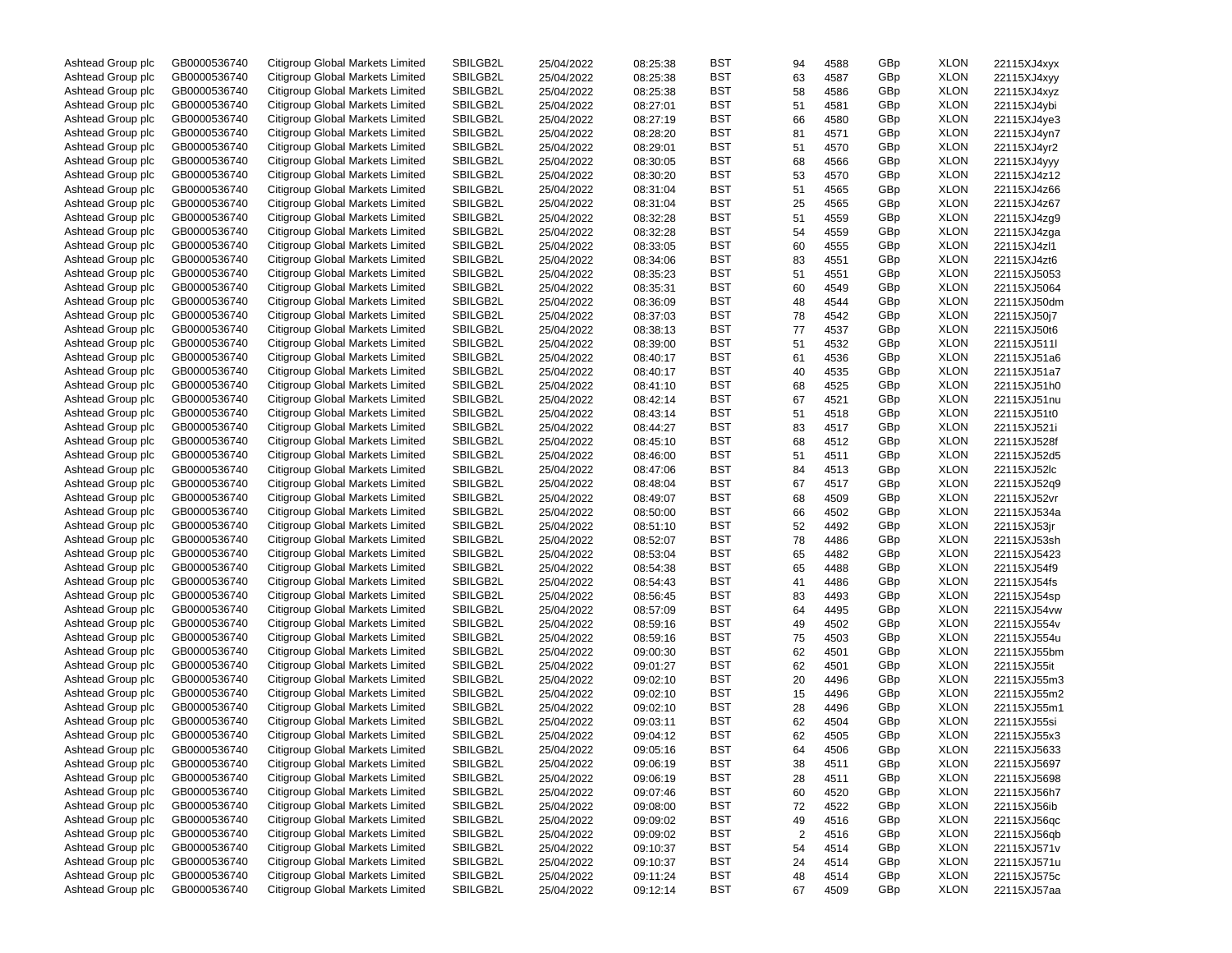| Ashtead Group plc | GB0000536740 | Citigroup Global Markets Limited | SBILGB2L | 25/04/2022 | 09:12:14 | BST | 13 | 4508 | GBp | <b>XLON</b> | 22115XJ57am |
|-------------------|--------------|----------------------------------|----------|------------|----------|-----|----|------|-----|-------------|-------------|
| Ashtead Group plc | GB0000536740 | Citigroup Global Markets Limited | SBILGB2L | 25/04/2022 | 09:13:11 | BST | 44 | 4504 | GBp | <b>XLON</b> | 22115XJ57in |
| Ashtead Group plc | GB0000536740 | Citigroup Global Markets Limited | SBILGB2L | 25/04/2022 | 09:14:11 | BST | 58 | 4499 | GBp | <b>XLON</b> | 22115XJ57rb |
| Ashtead Group plc | GB0000536740 | Citigroup Global Markets Limited | SBILGB2L | 25/04/2022 | 09:15:11 | BST | 30 | 4497 | GBp | <b>XLON</b> | 22115XJ57y3 |
| Ashtead Group plc | GB0000536740 | Citigroup Global Markets Limited | SBILGB2L | 25/04/2022 | 09:15:11 | BST | 21 | 4497 | GBp | <b>XLON</b> | 22115XJ57y4 |
| Ashtead Group plc | GB0000536740 | Citigroup Global Markets Limited | SBILGB2L | 25/04/2022 | 09:16:34 | BST | 61 | 4497 | GBp | <b>XLON</b> | 22115XJ584d |
| Ashtead Group plc | GB0000536740 | Citigroup Global Markets Limited | SBILGB2L | 25/04/2022 | 09:17:07 | BST | 55 | 4498 | GBp | <b>XLON</b> | 22115XJ587i |
| Ashtead Group plc | GB0000536740 | Citigroup Global Markets Limited | SBILGB2L | 25/04/2022 | 09:18:30 | BST | 56 | 4494 | GBp | <b>XLON</b> | 22115XJ58e2 |
| Ashtead Group plc | GB0000536740 | Citigroup Global Markets Limited | SBILGB2L | 25/04/2022 | 09:19:23 | BST | 55 | 4492 | GBp | <b>XLON</b> | 22115XJ58k8 |
|                   |              |                                  |          |            |          |     |    |      |     |             |             |
| Ashtead Group plc | GB0000536740 | Citigroup Global Markets Limited | SBILGB2L | 25/04/2022 | 09:20:28 | BST | 56 | 4490 | GBp | <b>XLON</b> | 22115XJ58ru |
| Ashtead Group plc | GB0000536740 | Citigroup Global Markets Limited | SBILGB2L | 25/04/2022 | 09:21:29 | BST | 51 | 4490 | GBp | <b>XLON</b> | 22115XJ58xr |
| Ashtead Group plc | GB0000536740 | Citigroup Global Markets Limited | SBILGB2L | 25/04/2022 | 09:22:21 | BST | 59 | 4490 | GBp | <b>XLON</b> | 22115XJ5913 |
| Ashtead Group plc | GB0000536740 | Citigroup Global Markets Limited | SBILGB2L | 25/04/2022 | 09:23:09 | BST | 55 | 4483 | GBp | <b>XLON</b> | 22115XJ594w |
| Ashtead Group plc | GB0000536740 | Citigroup Global Markets Limited | SBILGB2L | 25/04/2022 | 09:24:14 | BST | 55 | 4484 | GBp | <b>XLON</b> | 22115XJ59bs |
| Ashtead Group plc | GB0000536740 | Citigroup Global Markets Limited | SBILGB2L | 25/04/2022 | 09:25:54 | BST | 56 | 4493 | GBp | <b>XLON</b> | 22115XJ59p8 |
| Ashtead Group plc | GB0000536740 | Citigroup Global Markets Limited | SBILGB2L | 25/04/2022 | 09:26:17 | BST | 57 | 4494 | GBp | <b>XLON</b> | 22115XJ59se |
| Ashtead Group plc | GB0000536740 | Citigroup Global Markets Limited | SBILGB2L | 25/04/2022 | 09:27:02 | BST | 51 | 4498 | GBp | <b>XLON</b> | 22115XJ59vh |
| Ashtead Group plc | GB0000536740 | Citigroup Global Markets Limited | SBILGB2L | 25/04/2022 | 09:28:00 | BST | 6  | 4498 | GBp | <b>XLON</b> | 22115XJ59zw |
| Ashtead Group plc | GB0000536740 | Citigroup Global Markets Limited | SBILGB2L | 25/04/2022 | 09:28:00 | BST | 58 | 4498 | GBp | <b>XLON</b> | 22115XJ59zv |
| Ashtead Group plc | GB0000536740 | Citigroup Global Markets Limited | SBILGB2L | 25/04/2022 | 09:29:07 | BST | 57 | 4502 | GBp | <b>XLON</b> | 22115XJ5a4p |
| Ashtead Group plc | GB0000536740 | Citigroup Global Markets Limited | SBILGB2L | 25/04/2022 | 09:30:19 | BST | 58 | 4502 | GBp | <b>XLON</b> | 22115XJ5ajz |
| Ashtead Group plc | GB0000536740 | Citigroup Global Markets Limited | SBILGB2L | 25/04/2022 | 09:31:07 | BST | 59 | 4500 | GBp | <b>XLON</b> | 22115XJ5apc |
| Ashtead Group plc | GB0000536740 | Citigroup Global Markets Limited | SBILGB2L | 25/04/2022 | 09:33:13 | BST | 70 | 4499 | GBp | <b>XLON</b> | 22115XJ5b2u |
| Ashtead Group plc | GB0000536740 | Citigroup Global Markets Limited | SBILGB2L | 25/04/2022 | 09:33:23 | BST | 60 | 4498 | GBp | <b>XLON</b> | 22115XJ5b4a |
| Ashtead Group plc | GB0000536740 | Citigroup Global Markets Limited | SBILGB2L | 25/04/2022 | 09:34:10 | BST | 46 | 4500 | GBp | <b>XLON</b> | 22115XJ5b8s |
| Ashtead Group plc | GB0000536740 | Citigroup Global Markets Limited | SBILGB2L |            | 09:35:02 | BST |    |      | GBp | <b>XLON</b> |             |
|                   |              | Citigroup Global Markets Limited |          | 25/04/2022 |          |     | 57 | 4502 |     |             | 22115XJ5bez |
| Ashtead Group plc | GB0000536740 |                                  | SBILGB2L | 25/04/2022 | 09:36:08 | BST | 53 | 4504 | GBp | <b>XLON</b> | 22115XJ5bmk |
| Ashtead Group plc | GB0000536740 | Citigroup Global Markets Limited | SBILGB2L | 25/04/2022 | 09:37:21 | BST | 54 | 4500 | GBp | <b>XLON</b> | 22115XJ5bts |
| Ashtead Group plc | GB0000536740 | Citigroup Global Markets Limited | SBILGB2L | 25/04/2022 | 09:38:03 | BST | 54 | 4500 | GBp | <b>XLON</b> | 22115XJ5bwe |
| Ashtead Group plc | GB0000536740 | Citigroup Global Markets Limited | SBILGB2L | 25/04/2022 | 09:39:04 | BST | 45 | 4499 | GBp | <b>XLON</b> | 22115XJ5c09 |
| Ashtead Group plc | GB0000536740 | Citigroup Global Markets Limited | SBILGB2L | 25/04/2022 | 09:39:04 | BST | 9  | 4499 | GBp | <b>XLON</b> | 22115XJ5c0a |
| Ashtead Group plc | GB0000536740 | Citigroup Global Markets Limited | SBILGB2L | 25/04/2022 | 09:40:17 | BST | 54 | 4497 | GBp | <b>XLON</b> | 22115XJ5cf3 |
| Ashtead Group plc | GB0000536740 | Citigroup Global Markets Limited | SBILGB2L | 25/04/2022 | 09:41:09 | BST | 53 | 4495 | GBp | <b>XLON</b> | 22115XJ5ck3 |
| Ashtead Group plc | GB0000536740 | Citigroup Global Markets Limited | SBILGB2L | 25/04/2022 | 09:42:16 | BST | 52 | 4493 | GBp | <b>XLON</b> | 22115XJ5cqi |
| Ashtead Group plc | GB0000536740 | Citigroup Global Markets Limited | SBILGB2L | 25/04/2022 | 09:43:11 | BST | 53 | 4489 | GBp | <b>XLON</b> | 22115XJ5cwo |
| Ashtead Group plc | GB0000536740 | Citigroup Global Markets Limited | SBILGB2L | 25/04/2022 | 09:44:11 | BST | 51 | 4493 | GBp | <b>XLON</b> | 22115XJ5d34 |
| Ashtead Group plc | GB0000536740 | Citigroup Global Markets Limited | SBILGB2L | 25/04/2022 | 09:45:14 | BST | 52 | 4491 | GBp | <b>XLON</b> | 22115XJ5d91 |
| Ashtead Group plc | GB0000536740 | Citigroup Global Markets Limited | SBILGB2L | 25/04/2022 | 09:46:21 | BST | 53 | 4492 | GBp | <b>XLON</b> | 22115XJ5dlq |
| Ashtead Group plc | GB0000536740 | Citigroup Global Markets Limited | SBILGB2L | 25/04/2022 | 09:47:30 | BST | 52 | 4486 | GBp | <b>XLON</b> | 22115XJ5dv2 |
| Ashtead Group plc | GB0000536740 | Citigroup Global Markets Limited | SBILGB2L | 25/04/2022 | 09:48:10 | BST | 51 | 4486 | GBp | <b>XLON</b> | 22115XJ5dyv |
| Ashtead Group plc | GB0000536740 | Citigroup Global Markets Limited | SBILGB2L | 25/04/2022 | 09:49:00 | BST | 52 | 4480 | GBp | <b>XLON</b> | 22115XJ5e6d |
| Ashtead Group plc | GB0000536740 | Citigroup Global Markets Limited | SBILGB2L | 25/04/2022 | 09:50:02 | BST | 54 | 4477 | GBp | <b>XLON</b> | 22115XJ5ecc |
| Ashtead Group plc | GB0000536740 | Citigroup Global Markets Limited | SBILGB2L |            | 09:51:04 | BST |    |      | GBp | <b>XLON</b> |             |
|                   | GB0000536740 |                                  | SBILGB2L | 25/04/2022 |          |     | 56 | 4475 |     |             | 22115XJ5enw |
| Ashtead Group plc |              | Citigroup Global Markets Limited |          | 25/04/2022 | 09:52:32 | BST | 57 | 4479 | GBp | <b>XLON</b> | 22115XJ5eur |
| Ashtead Group plc | GB0000536740 | Citigroup Global Markets Limited | SBILGB2L | 25/04/2022 | 09:53:56 | BST | 29 | 4483 | GBp | <b>XLON</b> | 22115XJ5f0w |
| Ashtead Group plc | GB0000536740 | Citigroup Global Markets Limited | SBILGB2L | 25/04/2022 | 09:53:56 | BST | 28 | 4483 | GBp | <b>XLON</b> | 22115XJ5f0v |
| Ashtead Group plc | GB0000536740 | Citigroup Global Markets Limited | SBILGB2L | 25/04/2022 | 09:53:56 | BST | 52 | 4482 | GBp | <b>XLON</b> | 22115XJ5f0x |
| Ashtead Group plc | GB0000536740 | Citigroup Global Markets Limited | SBILGB2L | 25/04/2022 | 09:55:35 | BST | 61 | 4483 | GBp | <b>XLON</b> | 22115XJ5f9y |
| Ashtead Group plc | GB0000536740 | Citigroup Global Markets Limited | SBILGB2L | 25/04/2022 | 09:56:50 | BST | 57 | 4484 | GBp | <b>XLON</b> | 22115XJ5ffl |
| Ashtead Group plc | GB0000536740 | Citigroup Global Markets Limited | SBILGB2L | 25/04/2022 | 09:56:50 | BST | 48 | 4484 | GBp | <b>XLON</b> | 22115XJ5ffo |
| Ashtead Group plc | GB0000536740 | Citigroup Global Markets Limited | SBILGB2L | 25/04/2022 | 09:58:10 | BST | 66 | 4478 | GBp | <b>XLON</b> | 22115XJ5fsk |
| Ashtead Group plc | GB0000536740 | Citigroup Global Markets Limited | SBILGB2L | 25/04/2022 | 10:00:01 | BST | 68 | 4480 | GBp | <b>XLON</b> | 22115XJ5g3d |
| Ashtead Group plc | GB0000536740 | Citigroup Global Markets Limited | SBILGB2L | 25/04/2022 | 10:00:48 | BST | 47 | 4484 | GBp | <b>XLON</b> | 22115XJ5g8p |
| Ashtead Group plc | GB0000536740 | Citigroup Global Markets Limited | SBILGB2L | 25/04/2022 | 10:00:49 | BST | 45 | 4484 | GBp | <b>XLON</b> | 22115XJ5g8q |
| Ashtead Group plc | GB0000536740 | Citigroup Global Markets Limited | SBILGB2L | 25/04/2022 | 10:02:02 | BST | 59 | 4483 | GBp | <b>XLON</b> | 22115XJ5gg2 |
| Ashtead Group plc | GB0000536740 | Citigroup Global Markets Limited | SBILGB2L | 25/04/2022 | 10:03:09 | BST | 67 | 4482 | GBp | <b>XLON</b> | 22115XJ5glj |
| Ashtead Group plc | GB0000536740 | Citigroup Global Markets Limited | SBILGB2L | 25/04/2022 | 10:05:20 | BST | 73 | 4488 | GBp | <b>XLON</b> | 22115XJ5gxw |
| Ashtead Group plc | GB0000536740 | Citigroup Global Markets Limited | SBILGB2L | 25/04/2022 | 10:06:07 | BST | 61 | 4488 | GBp | <b>XLON</b> | 22115XJ5h2t |
| Ashtead Group plc | GB0000536740 | Citigroup Global Markets Limited | SBILGB2L | 25/04/2022 | 10:06:12 | BST | 45 | 4487 | GBp | <b>XLON</b> | 22115XJ5h3r |
| Ashtead Group plc | GB0000536740 | Citigroup Global Markets Limited | SBILGB2L | 25/04/2022 | 10:07:27 | BST | 52 | 4488 | GBp | <b>XLON</b> | 22115XJ5haz |
|                   |              |                                  |          |            |          |     |    |      |     |             |             |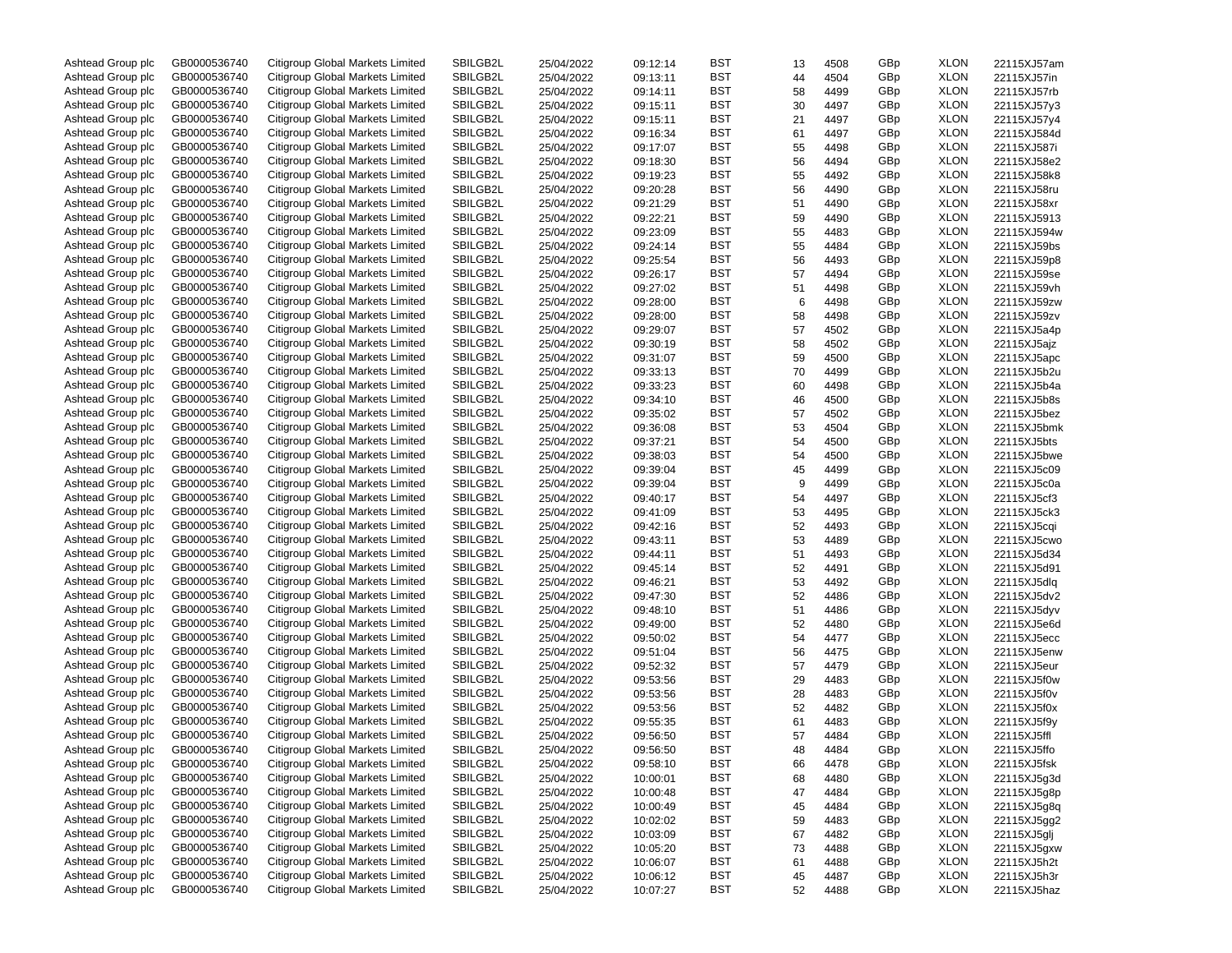| Ashtead Group plc | GB0000536740 | Citigroup Global Markets Limited | SBILGB2L | 25/04/2022 | 10:07:30 | BST | 26             | 4487 | GBp | <b>XLON</b> | 22115XJ5hb9 |
|-------------------|--------------|----------------------------------|----------|------------|----------|-----|----------------|------|-----|-------------|-------------|
| Ashtead Group plc | GB0000536740 | Citigroup Global Markets Limited | SBILGB2L | 25/04/2022 | 10:09:22 | BST | 89             | 4475 | GBp | <b>XLON</b> | 22115XJ5hp3 |
| Ashtead Group plc | GB0000536740 | Citigroup Global Markets Limited | SBILGB2L | 25/04/2022 | 10:10:00 | BST | 51             | 4472 | GBp | <b>XLON</b> | 22115XJ5hr3 |
| Ashtead Group plc | GB0000536740 | Citigroup Global Markets Limited | SBILGB2L | 25/04/2022 | 10:11:03 | BST | 21             | 4471 | GBp | <b>XLON</b> | 22115XJ5hvb |
| Ashtead Group plc | GB0000536740 | Citigroup Global Markets Limited | SBILGB2L | 25/04/2022 | 10:11:03 | BST | 36             | 4471 | GBp | <b>XLON</b> | 22115XJ5hva |
| Ashtead Group plc | GB0000536740 | Citigroup Global Markets Limited | SBILGB2L | 25/04/2022 | 10:12:31 | BST | 53             | 4466 | GBp | <b>XLON</b> | 22115XJ5i18 |
| Ashtead Group plc | GB0000536740 | Citigroup Global Markets Limited | SBILGB2L | 25/04/2022 | 10:13:23 | BST | 51             | 4464 | GBp | <b>XLON</b> | 22115XJ5i7h |
| Ashtead Group plc | GB0000536740 | Citigroup Global Markets Limited | SBILGB2L | 25/04/2022 | 10:14:08 | BST | 51             | 4466 | GBp | <b>XLON</b> | 22115XJ5i9y |
| Ashtead Group plc | GB0000536740 | Citigroup Global Markets Limited | SBILGB2L | 25/04/2022 | 10:15:29 | BST | 53             | 4468 | GBp | <b>XLON</b> | 22115XJ5ifw |
| Ashtead Group plc | GB0000536740 | Citigroup Global Markets Limited | SBILGB2L |            |          | BST |                |      |     | <b>XLON</b> |             |
|                   |              |                                  |          | 25/04/2022 | 10:16:22 |     | 54             | 4465 | GBp |             | 22115XJ5iki |
| Ashtead Group plc | GB0000536740 | Citigroup Global Markets Limited | SBILGB2L | 25/04/2022 | 10:17:00 | BST | 51             | 4458 | GBp | <b>XLON</b> | 22115XJ5inw |
| Ashtead Group plc | GB0000536740 | Citigroup Global Markets Limited | SBILGB2L | 25/04/2022 | 10:18:03 | BST | 56             | 4455 | GBp | <b>XLON</b> | 22115XJ5ito |
| Ashtead Group plc | GB0000536740 | Citigroup Global Markets Limited | SBILGB2L | 25/04/2022 | 10:19:31 | BST | 51             | 4454 | GBp | <b>XLON</b> | 22115XJ5izu |
| Ashtead Group plc | GB0000536740 | Citigroup Global Markets Limited | SBILGB2L | 25/04/2022 | 10:20:04 | BST | 57             | 4452 | GBp | <b>XLON</b> | 22115XJ5j2z |
| Ashtead Group plc | GB0000536740 | Citigroup Global Markets Limited | SBILGB2L | 25/04/2022 | 10:21:16 | BST | 51             | 4455 | GBp | <b>XLON</b> | 22115XJ5j8b |
| Ashtead Group plc | GB0000536740 | Citigroup Global Markets Limited | SBILGB2L | 25/04/2022 | 10:22:29 | BST | 53             | 4456 | GBp | <b>XLON</b> | 22115XJ5jeu |
| Ashtead Group plc | GB0000536740 | Citigroup Global Markets Limited | SBILGB2L | 25/04/2022 | 10:23:21 | BST | 16             | 4452 | GBp | <b>XLON</b> | 22115XJ5jkz |
| Ashtead Group plc | GB0000536740 | Citigroup Global Markets Limited | SBILGB2L | 25/04/2022 | 10:23:21 | BST | 17             | 4452 | GBp | <b>XLON</b> | 22115XJ5jky |
| Ashtead Group plc | GB0000536740 | Citigroup Global Markets Limited | SBILGB2L | 25/04/2022 | 10:23:21 | BST | 17             | 4452 | GBp | <b>XLON</b> | 22115XJ5jkx |
| Ashtead Group plc | GB0000536740 | Citigroup Global Markets Limited | SBILGB2L | 25/04/2022 | 10:24:10 | BST | 54             | 4454 | GBp | <b>XLON</b> | 22115XJ5jnq |
| Ashtead Group plc | GB0000536740 | Citigroup Global Markets Limited | SBILGB2L | 25/04/2022 | 10:25:09 | BST | 52             | 4452 | GBp | <b>XLON</b> | 22115XJ5jpi |
| Ashtead Group plc | GB0000536740 | Citigroup Global Markets Limited | SBILGB2L | 25/04/2022 | 10:26:27 | BST | 52             | 4448 | GBp | <b>XLON</b> | 22115XJ5jw4 |
| Ashtead Group plc | GB0000536740 | Citigroup Global Markets Limited | SBILGB2L | 25/04/2022 | 10:27:17 | BST | 51             | 4447 | GBp | <b>XLON</b> | 22115XJ5jzf |
| Ashtead Group plc | GB0000536740 | Citigroup Global Markets Limited | SBILGB2L | 25/04/2022 | 10:28:03 | BST | 51             | 4448 | GBp | <b>XLON</b> | 22115XJ5k23 |
| Ashtead Group plc | GB0000536740 | Citigroup Global Markets Limited | SBILGB2L | 25/04/2022 | 10:29:21 | BST | 52             | 4450 | GBp | <b>XLON</b> | 22115XJ5k71 |
| Ashtead Group plc | GB0000536740 | Citigroup Global Markets Limited | SBILGB2L |            | 10:30:09 | BST | 52             |      | GBp | <b>XLON</b> |             |
|                   |              |                                  |          | 25/04/2022 |          |     |                | 4444 |     |             | 22115XJ5kai |
| Ashtead Group plc | GB0000536740 | Citigroup Global Markets Limited | SBILGB2L | 25/04/2022 | 10:31:25 | BST | 55             | 4448 | GBp | <b>XLON</b> | 22115XJ5ki5 |
| Ashtead Group plc | GB0000536740 | Citigroup Global Markets Limited | SBILGB2L | 25/04/2022 | 10:32:46 | BST | 55             | 4455 | GBp | <b>XLON</b> | 22115XJ5kgh |
| Ashtead Group plc | GB0000536740 | Citigroup Global Markets Limited | SBILGB2L | 25/04/2022 | 10:33:00 | BST | 42             | 4454 | GBp | <b>XLON</b> | 22115XJ5krs |
| Ashtead Group plc | GB0000536740 | Citigroup Global Markets Limited | SBILGB2L | 25/04/2022 | 10:34:42 | BST | 67             | 4456 | GBp | <b>XLON</b> | 22115XJ5kxl |
| Ashtead Group plc | GB0000536740 | Citigroup Global Markets Limited | SBILGB2L | 25/04/2022 | 10:34:42 | BST | 38             | 4456 | GBp | <b>XLON</b> | 22115XJ5kxm |
| Ashtead Group plc | GB0000536740 | Citigroup Global Markets Limited | SBILGB2L | 25/04/2022 | 10:36:35 | BST | 71             | 4449 | GBp | <b>XLON</b> | 22115XJ5l71 |
| Ashtead Group plc | GB0000536740 | Citigroup Global Markets Limited | SBILGB2L | 25/04/2022 | 10:37:12 | BST | 50             | 4446 | GBp | <b>XLON</b> | 22115XJ5lae |
| Ashtead Group plc | GB0000536740 | Citigroup Global Markets Limited | SBILGB2L | 25/04/2022 | 10:37:12 | BST | 1              | 4446 | GBp | <b>XLON</b> | 22115XJ5lad |
| Ashtead Group plc | GB0000536740 | Citigroup Global Markets Limited | SBILGB2L | 25/04/2022 | 10:38:01 | BST | 58             | 4444 | GBp | <b>XLON</b> | 22115XJ5ldt |
| Ashtead Group plc | GB0000536740 | Citigroup Global Markets Limited | SBILGB2L | 25/04/2022 | 10:39:14 | BST | 54             | 4438 | GBp | <b>XLON</b> | 22115XJ5lhl |
| Ashtead Group plc | GB0000536740 | Citigroup Global Markets Limited | SBILGB2L | 25/04/2022 | 10:40:23 | BST | 8              | 4435 | GBp | <b>XLON</b> | 22115XJ5II0 |
| Ashtead Group plc | GB0000536740 | Citigroup Global Markets Limited | SBILGB2L | 25/04/2022 | 10:40:23 | BST | 45             | 4435 | GBp | <b>XLON</b> | 22115XJ5lkz |
| Ashtead Group plc | GB0000536740 | Citigroup Global Markets Limited | SBILGB2L | 25/04/2022 | 10:44:05 | BST | 33             | 4448 | GBp | <b>XLON</b> | 22115XJ5lxm |
| Ashtead Group plc | GB0000536740 | Citigroup Global Markets Limited | SBILGB2L | 25/04/2022 | 10:44:05 | BST | 26             | 4448 | GBp | <b>XLON</b> | 22115XJ5lxn |
| Ashtead Group plc | GB0000536740 | Citigroup Global Markets Limited | SBILGB2L | 25/04/2022 | 10:46:16 | BST | 138            | 4455 | GBp | <b>XLON</b> | 22115XJ5m45 |
| Ashtead Group plc | GB0000536740 | Citigroup Global Markets Limited | SBILGB2L | 25/04/2022 | 10:46:20 | BST | 44             | 4454 | GBp | <b>XLON</b> | 22115XJ5m4h |
| Ashtead Group plc | GB0000536740 | Citigroup Global Markets Limited | SBILGB2L | 25/04/2022 | 10:46:20 | BST | 18             | 4454 | GBp | <b>XLON</b> | 22115XJ5m4g |
|                   | GB0000536740 | Citigroup Global Markets Limited | SBILGB2L |            |          | BST |                |      |     | <b>XLON</b> |             |
| Ashtead Group plc |              | Citigroup Global Markets Limited |          | 25/04/2022 | 10:46:21 |     | 54             | 4453 | GBp |             | 22115XJ5m4i |
| Ashtead Group plc | GB0000536740 |                                  | SBILGB2L | 25/04/2022 | 10:48:09 | BST | 77             | 4453 | GBp | <b>XLON</b> | 22115XJ5maj |
| Ashtead Group plc | GB0000536740 | Citigroup Global Markets Limited | SBILGB2L | 25/04/2022 | 10:48:09 | BST | 77             | 4452 | GBp | <b>XLON</b> | 22115XJ5mak |
| Ashtead Group plc | GB0000536740 | Citigroup Global Markets Limited | SBILGB2L | 25/04/2022 | 10:51:37 | BST | 50             | 4443 | GBp | <b>XLON</b> | 22115XJ5mou |
| Ashtead Group plc | GB0000536740 | Citigroup Global Markets Limited | SBILGB2L | 25/04/2022 | 10:51:37 | BST | 14             | 4443 | GBp | <b>XLON</b> | 22115XJ5mot |
| Ashtead Group plc | GB0000536740 | Citigroup Global Markets Limited | SBILGB2L | 25/04/2022 | 10:52:23 | BST | 49             | 4443 | GBp | <b>XLON</b> | 22115XJ5mrn |
| Ashtead Group plc | GB0000536740 | Citigroup Global Markets Limited | SBILGB2L | 25/04/2022 | 10:53:23 | BST | 49             | 4439 | GBp | <b>XLON</b> | 22115XJ5mvi |
| Ashtead Group plc | GB0000536740 | Citigroup Global Markets Limited | SBILGB2L | 25/04/2022 | 10:54:07 | BST | 49             | 4437 | GBp | <b>XLON</b> | 22115XJ5mzc |
| Ashtead Group plc | GB0000536740 | Citigroup Global Markets Limited | SBILGB2L | 25/04/2022 | 10:55:02 | BST | 49             | 4439 | GBp | <b>XLON</b> | 22115XJ5n4y |
| Ashtead Group plc | GB0000536740 | Citigroup Global Markets Limited | SBILGB2L | 25/04/2022 | 10:56:13 | BST | $\overline{7}$ | 4443 | GBp | <b>XLON</b> | 22115XJ5nbg |
| Ashtead Group plc | GB0000536740 | Citigroup Global Markets Limited | SBILGB2L | 25/04/2022 | 10:56:13 | BST | 42             | 4443 | GBp | <b>XLON</b> | 22115XJ5nbf |
| Ashtead Group plc | GB0000536740 | Citigroup Global Markets Limited | SBILGB2L | 25/04/2022 | 10:57:13 | BST | 40             | 4442 | GBp | <b>XLON</b> | 22115XJ5ne5 |
| Ashtead Group plc | GB0000536740 | Citigroup Global Markets Limited | SBILGB2L | 25/04/2022 | 10:58:02 | BST | 58             | 4438 | GBp | <b>XLON</b> | 22115XJ5nht |
| Ashtead Group plc | GB0000536740 | Citigroup Global Markets Limited | SBILGB2L | 25/04/2022 | 10:59:07 | BST | 50             | 4434 | GBp | <b>XLON</b> | 22115XJ5nn1 |
| Ashtead Group plc | GB0000536740 | Citigroup Global Markets Limited | SBILGB2L | 25/04/2022 | 11:00:31 | BST | 41             | 4438 | GBp | <b>XLON</b> | 22115XJ5nuc |
| Ashtead Group plc | GB0000536740 | Citigroup Global Markets Limited | SBILGB2L | 25/04/2022 | 11:00:31 | BST | 8              | 4438 | GBp | <b>XLON</b> | 22115XJ5nuf |
| Ashtead Group plc | GB0000536740 | Citigroup Global Markets Limited | SBILGB2L | 25/04/2022 | 11:01:09 | BST | 51             | 4440 | GBp | <b>XLON</b> | 22115XJ5nyl |
|                   |              |                                  |          |            |          |     |                |      |     |             |             |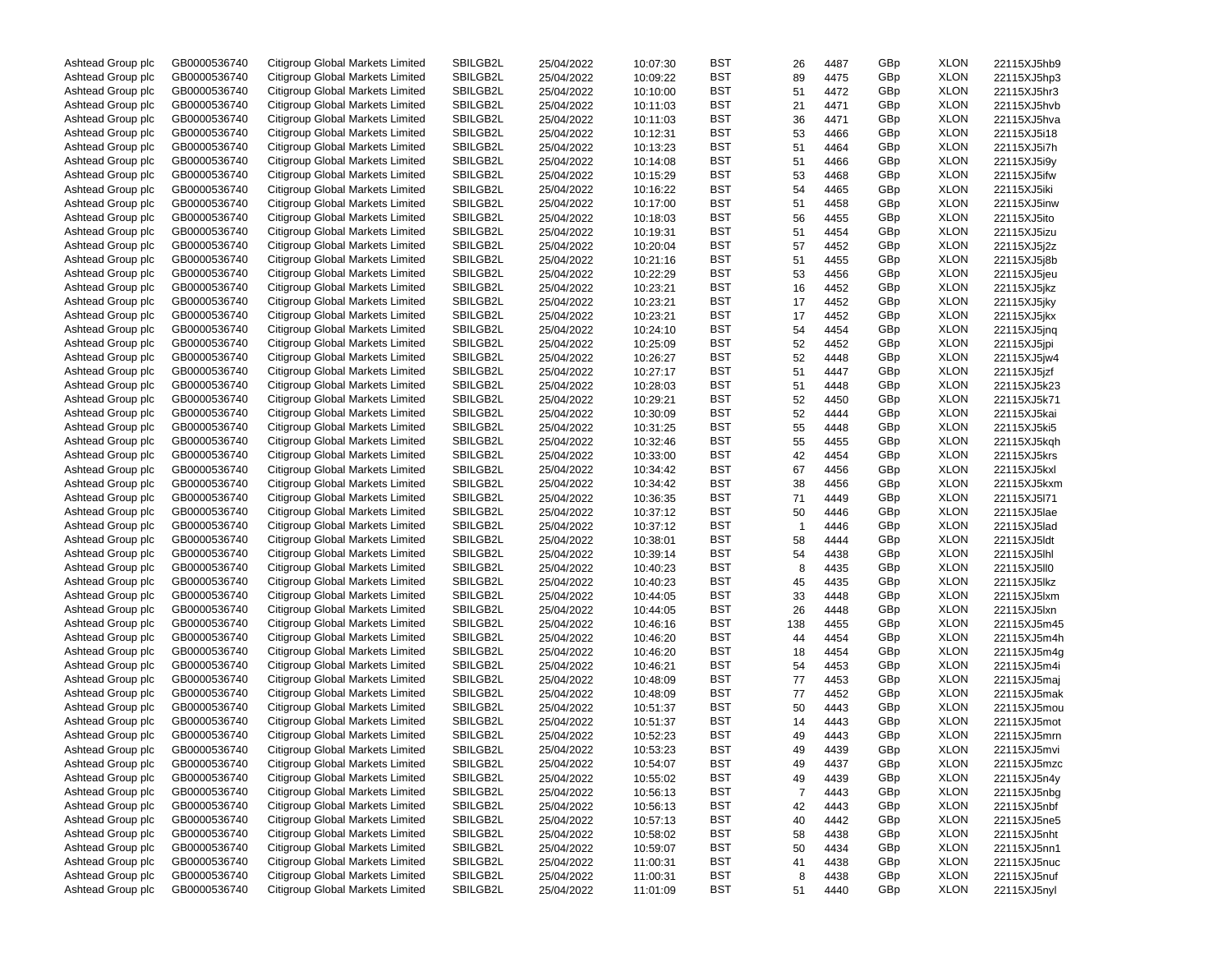| Ashtead Group plc | GB0000536740 | Citigroup Global Markets Limited | SBILGB2L | 25/04/2022 | 11:02:07 | BST | 51 | 4437 | GBp | <b>XLON</b> | 22115XJ5o18 |
|-------------------|--------------|----------------------------------|----------|------------|----------|-----|----|------|-----|-------------|-------------|
| Ashtead Group plc | GB0000536740 | Citigroup Global Markets Limited | SBILGB2L | 25/04/2022 | 11:03:13 | BST | 37 | 4437 | GBp | <b>XLON</b> | 22115XJ5o5m |
| Ashtead Group plc | GB0000536740 | Citigroup Global Markets Limited | SBILGB2L | 25/04/2022 | 11:03:13 | BST | 14 | 4437 | GBp | <b>XLON</b> | 22115XJ5o5l |
| Ashtead Group plc | GB0000536740 | Citigroup Global Markets Limited | SBILGB2L | 25/04/2022 | 11:04:14 | BST | 51 | 4435 | GBp | <b>XLON</b> | 22115XJ5o8q |
| Ashtead Group plc | GB0000536740 | Citigroup Global Markets Limited | SBILGB2L | 25/04/2022 | 11:05:02 | BST | 48 | 4433 | GBp | <b>XLON</b> | 22115XJ5od9 |
| Ashtead Group plc | GB0000536740 | Citigroup Global Markets Limited | SBILGB2L | 25/04/2022 | 11:07:03 | BST | 51 | 4435 | GBp | <b>XLON</b> | 22115XJ5orb |
| Ashtead Group plc | GB0000536740 | Citigroup Global Markets Limited | SBILGB2L | 25/04/2022 | 11:07:03 | BST | 41 | 4435 | GBp | <b>XLON</b> | 22115XJ5orc |
| Ashtead Group plc | GB0000536740 | Citigroup Global Markets Limited | SBILGB2L | 25/04/2022 | 11:08:09 | BST | 43 | 4431 | GBp | <b>XLON</b> | 22115XJ5oxf |
| Ashtead Group plc | GB0000536740 | Citigroup Global Markets Limited | SBILGB2L | 25/04/2022 | 11:10:26 | BST | 90 | 4431 | GBp | <b>XLON</b> | 22115XJ5p6l |
| Ashtead Group plc | GB0000536740 | Citigroup Global Markets Limited | SBILGB2L | 25/04/2022 | 11:11:17 | BST | 45 | 4433 | GBp | <b>XLON</b> | 22115XJ5p8n |
| Ashtead Group plc | GB0000536740 | Citigroup Global Markets Limited | SBILGB2L |            |          | BST |    |      | GBp | <b>XLON</b> |             |
|                   |              |                                  | SBILGB2L | 25/04/2022 | 11:12:04 |     | 44 | 4432 |     |             | 22115XJ5pgg |
| Ashtead Group plc | GB0000536740 | Citigroup Global Markets Limited |          | 25/04/2022 | 11:13:33 | BST | 44 | 4434 | GBp | <b>XLON</b> | 22115XJ5pov |
| Ashtead Group plc | GB0000536740 | Citigroup Global Markets Limited | SBILGB2L | 25/04/2022 | 11:14:07 | BST | 19 | 4432 | GBp | <b>XLON</b> | 22115XJ5pt4 |
| Ashtead Group plc | GB0000536740 | Citigroup Global Markets Limited | SBILGB2L | 25/04/2022 | 11:14:07 | BST | 25 | 4432 | GBp | <b>XLON</b> | 22115XJ5pt5 |
| Ashtead Group plc | GB0000536740 | Citigroup Global Markets Limited | SBILGB2L | 25/04/2022 | 11:15:30 | BST | 44 | 4427 | GBp | <b>XLON</b> | 22115XJ5q0b |
| Ashtead Group plc | GB0000536740 | Citigroup Global Markets Limited | SBILGB2L | 25/04/2022 | 11:16:06 | BST | 44 | 4428 | GBp | <b>XLON</b> | 22115XJ5q3b |
| Ashtead Group plc | GB0000536740 | Citigroup Global Markets Limited | SBILGB2L | 25/04/2022 | 11:17:04 | BST | 44 | 4427 | GBp | <b>XLON</b> | 22115XJ5q6f |
| Ashtead Group plc | GB0000536740 | Citigroup Global Markets Limited | SBILGB2L | 25/04/2022 | 11:18:14 | BST | 44 | 4425 | GBp | <b>XLON</b> | 22115XJ5qev |
| Ashtead Group plc | GB0000536740 | Citigroup Global Markets Limited | SBILGB2L | 25/04/2022 | 11:19:58 | BST | 42 | 4430 | GBp | <b>XLON</b> | 22115XJ5ql5 |
| Ashtead Group plc | GB0000536740 | Citigroup Global Markets Limited | SBILGB2L | 25/04/2022 | 11:20:26 | BST | 44 | 4431 | GBp | <b>XLON</b> | 22115XJ5qmx |
| Ashtead Group plc | GB0000536740 | Citigroup Global Markets Limited | SBILGB2L | 25/04/2022 | 11:21:13 | BST | 43 | 4432 | GBp | <b>XLON</b> | 22115XJ5qr8 |
| Ashtead Group plc | GB0000536740 | Citigroup Global Markets Limited | SBILGB2L | 25/04/2022 | 11:22:38 | BST | 32 | 4433 | GBp | <b>XLON</b> | 22115XJ5qx5 |
| Ashtead Group plc | GB0000536740 | Citigroup Global Markets Limited | SBILGB2L | 25/04/2022 | 11:22:38 | BST | 10 | 4433 | GBp | <b>XLON</b> | 22115XJ5qx4 |
| Ashtead Group plc | GB0000536740 | Citigroup Global Markets Limited | SBILGB2L | 25/04/2022 | 11:23:27 | BST | 42 | 4434 | GBp | <b>XLON</b> | 22115XJ5r35 |
| Ashtead Group plc | GB0000536740 | Citigroup Global Markets Limited | SBILGB2L | 25/04/2022 | 11:24:18 | BST | 43 | 4435 | GBp | <b>XLON</b> | 22115XJ5r6t |
| Ashtead Group plc | GB0000536740 | Citigroup Global Markets Limited | SBILGB2L | 25/04/2022 | 11:26:13 | BST | 91 | 4437 | GBp | <b>XLON</b> | 22115XJ5rc8 |
| Ashtead Group plc | GB0000536740 | Citigroup Global Markets Limited | SBILGB2L | 25/04/2022 | 11:27:08 | BST | 13 | 4435 | GBp | <b>XLON</b> | 22115XJ5ren |
| Ashtead Group plc | GB0000536740 | Citigroup Global Markets Limited | SBILGB2L | 25/04/2022 | 11:27:08 | BST | 23 | 4435 | GBp | <b>XLON</b> | 22115XJ5rem |
| Ashtead Group plc | GB0000536740 | Citigroup Global Markets Limited | SBILGB2L | 25/04/2022 | 11:27:08 | BST | 12 | 4435 | GBp | <b>XLON</b> | 22115XJ5rel |
| Ashtead Group plc | GB0000536740 | Citigroup Global Markets Limited | SBILGB2L | 25/04/2022 | 11:28:26 | BST | 47 | 4436 | GBp | <b>XLON</b> | 22115XJ5rji |
| Ashtead Group plc | GB0000536740 | Citigroup Global Markets Limited | SBILGB2L | 25/04/2022 | 11:29:58 | BST | 47 | 4436 | GBp | <b>XLON</b> | 22115XJ5rpf |
| Ashtead Group plc | GB0000536740 | Citigroup Global Markets Limited | SBILGB2L | 25/04/2022 | 11:29:58 | BST | 43 | 4436 | GBp | <b>XLON</b> | 22115XJ5rph |
| Ashtead Group plc | GB0000536740 | Citigroup Global Markets Limited | SBILGB2L | 25/04/2022 | 11:31:50 | BST | 41 | 4436 | GBp | <b>XLON</b> | 22115XJ5rv6 |
| Ashtead Group plc | GB0000536740 | Citigroup Global Markets Limited | SBILGB2L | 25/04/2022 | 11:32:18 | BST | 38 | 4435 | GBp | <b>XLON</b> | 22115XJ5rvq |
| Ashtead Group plc | GB0000536740 | Citigroup Global Markets Limited | SBILGB2L | 25/04/2022 | 11:33:07 | BST | 39 | 4434 | GBp | <b>XLON</b> | 22115XJ5rys |
| Ashtead Group plc | GB0000536740 | Citigroup Global Markets Limited | SBILGB2L |            |          | BST | 38 |      | GBp | <b>XLON</b> |             |
|                   |              |                                  |          | 25/04/2022 | 11:34:03 |     |    | 4433 |     |             | 22115XJ5s1z |
| Ashtead Group plc | GB0000536740 | Citigroup Global Markets Limited | SBILGB2L | 25/04/2022 | 11:35:02 | BST | 41 | 4430 | GBp | <b>XLON</b> | 22115XJ5s71 |
| Ashtead Group plc | GB0000536740 | Citigroup Global Markets Limited | SBILGB2L | 25/04/2022 | 11:36:11 | BST | 42 | 4426 | GBp | <b>XLON</b> | 22115XJ5sdw |
| Ashtead Group plc | GB0000536740 | Citigroup Global Markets Limited | SBILGB2L | 25/04/2022 | 11:37:52 | BST | 30 | 4428 | GBp | <b>XLON</b> | 22115XJ5smh |
| Ashtead Group plc | GB0000536740 | Citigroup Global Markets Limited | SBILGB2L | 25/04/2022 | 11:37:52 | BST | 13 | 4428 | GBp | <b>XLON</b> | 22115XJ5smg |
| Ashtead Group plc | GB0000536740 | Citigroup Global Markets Limited | SBILGB2L | 25/04/2022 | 11:40:02 | BST | 54 | 4427 | GBp | <b>XLON</b> | 22115XJ5sy0 |
| Ashtead Group plc | GB0000536740 | Citigroup Global Markets Limited | SBILGB2L | 25/04/2022 | 11:40:02 | BST | 23 | 4427 | GBp | <b>XLON</b> | 22115XJ5sy3 |
| Ashtead Group plc | GB0000536740 | Citigroup Global Markets Limited | SBILGB2L | 25/04/2022 | 11:40:08 | BST | 51 | 4427 | GBp | <b>XLON</b> | 22115XJ5szw |
| Ashtead Group plc | GB0000536740 | Citigroup Global Markets Limited | SBILGB2L | 25/04/2022 | 11:41:25 | BST | 46 | 4425 | GBp | <b>XLON</b> | 22115XJ5t5q |
| Ashtead Group plc | GB0000536740 | Citigroup Global Markets Limited | SBILGB2L | 25/04/2022 | 11:42:01 | BST | 45 | 4423 | GBp | <b>XLON</b> | 22115XJ5t7d |
| Ashtead Group plc | GB0000536740 | Citigroup Global Markets Limited | SBILGB2L | 25/04/2022 | 11:43:10 | BST | 45 | 4422 | GBp | <b>XLON</b> | 22115XJ5tbw |
| Ashtead Group plc | GB0000536740 | Citigroup Global Markets Limited | SBILGB2L | 25/04/2022 | 11:44:13 | BST | 45 | 4418 | GBp | <b>XLON</b> | 22115XJ5thx |
| Ashtead Group plc | GB0000536740 | Citigroup Global Markets Limited | SBILGB2L | 25/04/2022 | 11:45:17 | BST | 43 | 4420 | GBp | <b>XLON</b> | 22115XJ5tne |
| Ashtead Group plc | GB0000536740 | Citigroup Global Markets Limited | SBILGB2L | 25/04/2022 | 11:47:17 | BST | 41 | 4417 | GBp | <b>XLON</b> | 22115XJ5tvr |
| Ashtead Group plc | GB0000536740 | Citigroup Global Markets Limited | SBILGB2L | 25/04/2022 | 11:47:33 | BST | 51 | 4417 | GBp | <b>XLON</b> | 22115XJ5twu |
| Ashtead Group plc | GB0000536740 | Citigroup Global Markets Limited | SBILGB2L | 25/04/2022 | 11:49:02 | BST | 8  | 4413 | GBp | <b>XLON</b> | 22115XJ5u1a |
| Ashtead Group plc | GB0000536740 | Citigroup Global Markets Limited | SBILGB2L | 25/04/2022 | 11:49:02 | BST | 63 | 4413 | GBp | <b>XLON</b> | 22115XJ5u19 |
| Ashtead Group plc | GB0000536740 | Citigroup Global Markets Limited | SBILGB2L | 25/04/2022 | 11:50:17 | BST | 40 | 4412 | GBp | <b>XLON</b> | 22115XJ5u5o |
| Ashtead Group plc | GB0000536740 | Citigroup Global Markets Limited | SBILGB2L | 25/04/2022 | 11:51:00 | BST | 40 | 4411 | GBp | <b>XLON</b> | 22115XJ5uap |
| Ashtead Group plc | GB0000536740 | Citigroup Global Markets Limited | SBILGB2L | 25/04/2022 | 11:53:04 | BST | 80 | 4414 | GBp | <b>XLON</b> | 22115XJ5ujh |
| Ashtead Group plc | GB0000536740 | Citigroup Global Markets Limited | SBILGB2L | 25/04/2022 | 11:54:12 | BST | 41 | 4411 | GBp | <b>XLON</b> | 22115XJ5upb |
| Ashtead Group plc | GB0000536740 | Citigroup Global Markets Limited | SBILGB2L | 25/04/2022 | 11:55:42 | BST | 29 | 4412 | GBp | <b>XLON</b> | 22115XJ5uvf |
| Ashtead Group plc | GB0000536740 | Citigroup Global Markets Limited | SBILGB2L | 25/04/2022 | 11:56:53 | BST | 55 | 4421 | GBp | <b>XLON</b> | 22115XJ5uze |
| Ashtead Group plc | GB0000536740 | Citigroup Global Markets Limited | SBILGB2L | 25/04/2022 | 11:56:53 | BST | 24 | 4421 | GBp | <b>XLON</b> | 22115XJ5uzk |
| Ashtead Group plc | GB0000536740 | Citigroup Global Markets Limited | SBILGB2L | 25/04/2022 | 11:56:53 | BST | 14 | 4421 | GBp | <b>XLON</b> | 22115XJ5uzj |
|                   |              |                                  |          |            |          |     |    |      |     |             |             |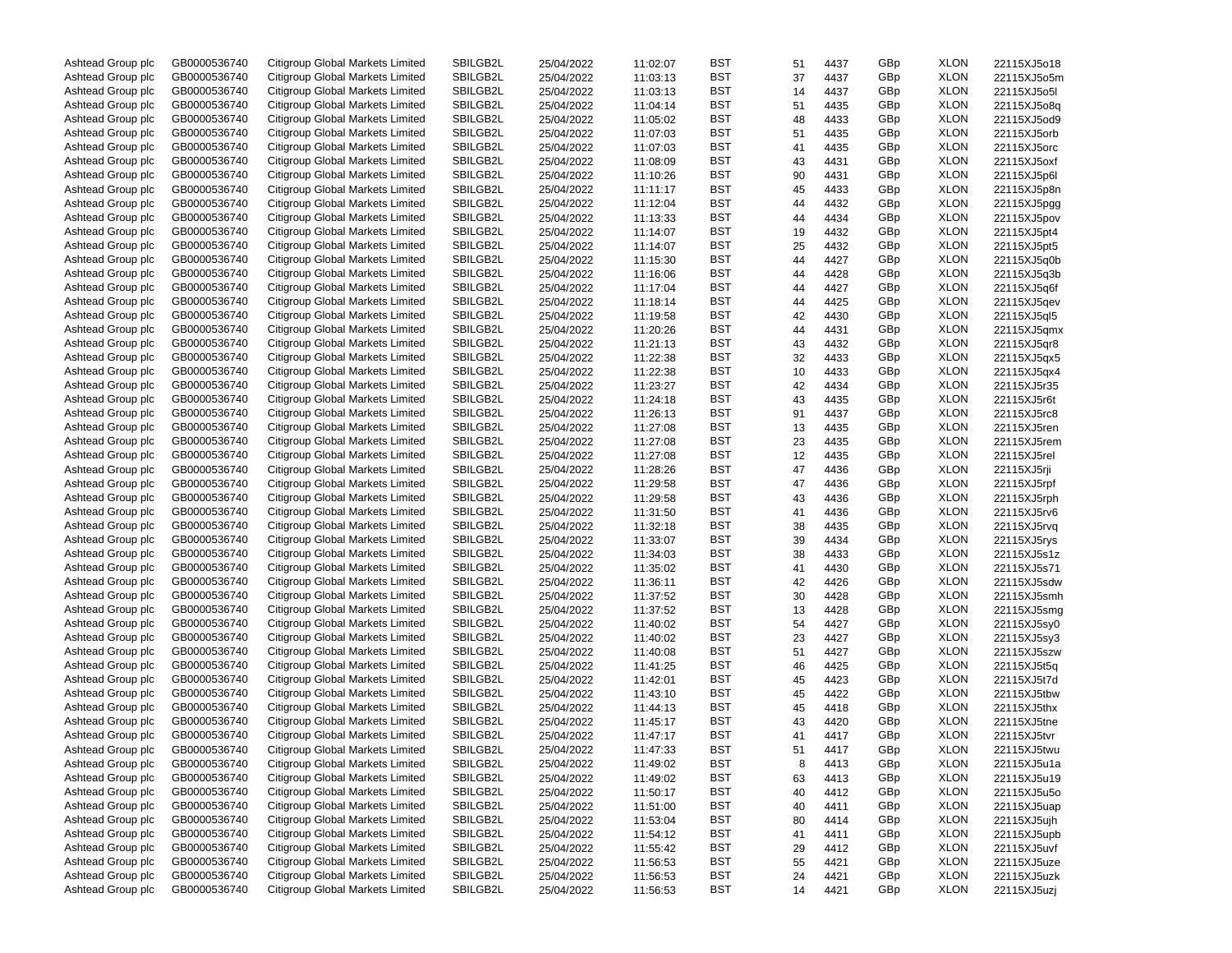| Ashtead Group plc | GB0000536740 | Citigroup Global Markets Limited        | SBILGB2L | 25/04/2022 | 12:02:17 | BST        | 27           | 4428 | GBp | <b>XLON</b> | 22115XJ5vqk |
|-------------------|--------------|-----------------------------------------|----------|------------|----------|------------|--------------|------|-----|-------------|-------------|
| Ashtead Group plc | GB0000536740 | Citigroup Global Markets Limited        | SBILGB2L | 25/04/2022 | 12:02:17 | BST        | 75           | 4428 | GBp | <b>XLON</b> | 22115XJ5vqj |
| Ashtead Group plc | GB0000536740 | Citigroup Global Markets Limited        | SBILGB2L | 25/04/2022 | 12:02:42 | BST        | 9            | 4427 | GBp | <b>XLON</b> | 22115XJ5vs8 |
| Ashtead Group plc | GB0000536740 | Citigroup Global Markets Limited        | SBILGB2L | 25/04/2022 | 12:02:42 | BST        | 80           | 4427 | GBp | <b>XLON</b> | 22115XJ5vs7 |
| Ashtead Group plc | GB0000536740 | Citigroup Global Markets Limited        | SBILGB2L | 25/04/2022 | 12:03:04 | BST        | 92           | 4426 | GBp | <b>XLON</b> | 22115XJ5vti |
| Ashtead Group plc | GB0000536740 | Citigroup Global Markets Limited        | SBILGB2L | 25/04/2022 | 12:04:34 | BST        | 49           | 4425 | GBp | <b>XLON</b> | 22115XJ5vyf |
| Ashtead Group plc | GB0000536740 | Citigroup Global Markets Limited        | SBILGB2L | 25/04/2022 | 12:05:43 | BST        | 48           | 4424 | GBp | <b>XLON</b> | 22115XJ5w1y |
| Ashtead Group plc | GB0000536740 | Citigroup Global Markets Limited        | SBILGB2L | 25/04/2022 | 12:07:16 | BST        | 56           | 4424 | GBp | <b>XLON</b> | 22115XJ5w7s |
| Ashtead Group plc | GB0000536740 | Citigroup Global Markets Limited        | SBILGB2L | 25/04/2022 | 12:07:47 | BST        | 52           | 4424 | GBp | <b>XLON</b> | 22115XJ5wa1 |
| Ashtead Group plc | GB0000536740 | Citigroup Global Markets Limited        | SBILGB2L |            |          | BST        |              |      |     | <b>XLON</b> |             |
|                   |              |                                         |          | 25/04/2022 | 12:09:38 |            | 82           | 4417 | GBp |             | 22115XJ5wku |
| Ashtead Group plc | GB0000536740 | Citigroup Global Markets Limited        | SBILGB2L | 25/04/2022 | 12:10:21 | BST        | 44           | 4417 | GBp | <b>XLON</b> | 22115XJ5wob |
| Ashtead Group plc | GB0000536740 | Citigroup Global Markets Limited        | SBILGB2L | 25/04/2022 | 12:12:04 | BST        | 78           | 4417 | GBp | <b>XLON</b> | 22115XJ5wth |
| Ashtead Group plc | GB0000536740 | Citigroup Global Markets Limited        | SBILGB2L | 25/04/2022 | 12:13:12 | BST        | 39           | 4415 | GBp | <b>XLON</b> | 22115XJ5wwy |
| Ashtead Group plc | GB0000536740 | Citigroup Global Markets Limited        | SBILGB2L | 25/04/2022 | 12:14:25 | BST        | 40           | 4408 | GBp | <b>XLON</b> | 22115XJ5x19 |
| Ashtead Group plc | GB0000536740 | Citigroup Global Markets Limited        | SBILGB2L | 25/04/2022 | 12:16:25 | BST        | 51           | 4414 | GBp | <b>XLON</b> | 22115XJ5x9c |
| Ashtead Group plc | GB0000536740 | Citigroup Global Markets Limited        | SBILGB2L | 25/04/2022 | 12:16:25 | BST        | 41           | 4414 | GBp | <b>XLON</b> | 22115XJ5x9d |
| Ashtead Group plc | GB0000536740 | Citigroup Global Markets Limited        | SBILGB2L | 25/04/2022 | 12:18:04 | BST        | 61           | 4410 | GBp | <b>XLON</b> | 22115XJ5xfi |
| Ashtead Group plc | GB0000536740 | Citigroup Global Markets Limited        | SBILGB2L | 25/04/2022 | 12:19:19 | BST        | 38           | 4404 | GBp | <b>XLON</b> | 22115XJ5xo9 |
| Ashtead Group plc | GB0000536740 | Citigroup Global Markets Limited        | SBILGB2L | 25/04/2022 | 12:20:24 | BST        | 39           | 4405 | GBp | <b>XLON</b> | 22115XJ5xu1 |
| Ashtead Group plc | GB0000536740 | Citigroup Global Markets Limited        | SBILGB2L | 25/04/2022 | 12:21:13 | BST        | 38           | 4403 | GBp | <b>XLON</b> | 22115XJ5xxp |
| Ashtead Group plc | GB0000536740 | Citigroup Global Markets Limited        | SBILGB2L | 25/04/2022 | 12:22:25 | BST        | 29           | 4403 | GBp | <b>XLON</b> | 22115XJ5y31 |
| Ashtead Group plc | GB0000536740 | Citigroup Global Markets Limited        | SBILGB2L | 25/04/2022 | 12:22:25 | BST        | 9            | 4403 | GBp | <b>XLON</b> | 22115XJ5y3a |
| Ashtead Group plc | GB0000536740 | Citigroup Global Markets Limited        | SBILGB2L | 25/04/2022 | 12:23:05 | BST        | 38           | 4422 | GBp | <b>XLON</b> | 22115XJ5yku |
| Ashtead Group plc | GB0000536740 | Citigroup Global Markets Limited        | SBILGB2L | 25/04/2022 | 12:24:38 | BST        | 38           | 4424 | GBp | <b>XLON</b> | 22115XJ5z14 |
| Ashtead Group plc | GB0000536740 | Citigroup Global Markets Limited        | SBILGB2L | 25/04/2022 | 12:25:16 | BST        | 38           | 4423 | GBp | <b>XLON</b> | 22115XJ5z45 |
| Ashtead Group plc | GB0000536740 | Citigroup Global Markets Limited        | SBILGB2L | 25/04/2022 |          | BST        | 39           |      | GBp | <b>XLON</b> |             |
|                   |              |                                         |          |            | 12:26:01 |            |              | 4422 |     |             | 22115XJ5z7h |
| Ashtead Group plc | GB0000536740 | Citigroup Global Markets Limited        | SBILGB2L | 25/04/2022 | 12:28:01 | BST        | 5            | 4410 | GBp | <b>XLON</b> | 22115XJ5zfe |
| Ashtead Group plc | GB0000536740 | Citigroup Global Markets Limited        | SBILGB2L | 25/04/2022 | 12:28:02 | BST        | 31           | 4410 | GBp | <b>XLON</b> | 22115XJ5zft |
| Ashtead Group plc | GB0000536740 | Citigroup Global Markets Limited        | SBILGB2L | 25/04/2022 | 12:28:02 | BST        | 39           | 4410 | GBp | <b>XLON</b> | 22115XJ5zfu |
| Ashtead Group plc | GB0000536740 | Citigroup Global Markets Limited        | SBILGB2L | 25/04/2022 | 12:29:05 | BST        | 38           | 4404 | GBp | <b>XLON</b> | 22115XJ5zip |
| Ashtead Group plc | GB0000536740 | Citigroup Global Markets Limited        | SBILGB2L | 25/04/2022 | 12:30:00 | BST        | 38           | 4399 | GBp | <b>XLON</b> | 22115XJ5zkg |
| Ashtead Group plc | GB0000536740 | Citigroup Global Markets Limited        | SBILGB2L | 25/04/2022 | 12:31:01 | BST        | 12           | 4399 | GBp | <b>XLON</b> | 22115XJ5znm |
| Ashtead Group plc | GB0000536740 | Citigroup Global Markets Limited        | SBILGB2L | 25/04/2022 | 12:31:02 | BST        | 27           | 4399 | GBp | <b>XLON</b> | 22115XJ5zns |
| Ashtead Group plc | GB0000536740 | Citigroup Global Markets Limited        | SBILGB2L | 25/04/2022 | 12:32:08 | BST        | 40           | 4406 | GBp | <b>XLON</b> | 22115XJ5zv2 |
| Ashtead Group plc | GB0000536740 | Citigroup Global Markets Limited        | SBILGB2L | 25/04/2022 | 12:33:18 | BST        | 39           | 4408 | GBp | <b>XLON</b> | 22115XJ603n |
| Ashtead Group plc | GB0000536740 | Citigroup Global Markets Limited        | SBILGB2L | 25/04/2022 | 12:34:15 | BST        | 12           | 4410 | GBp | <b>XLON</b> | 22115XJ609u |
| Ashtead Group plc | GB0000536740 | Citigroup Global Markets Limited        | SBILGB2L | 25/04/2022 | 12:35:59 | BST        | 67           | 4421 | GBp | <b>XLON</b> | 22115XJ60I9 |
| Ashtead Group plc | GB0000536740 | Citigroup Global Markets Limited        | SBILGB2L | 25/04/2022 | 12:36:00 | BST        | 42           | 4421 | GBp | <b>XLON</b> | 22115XJ60la |
| Ashtead Group plc | GB0000536740 | Citigroup Global Markets Limited        | SBILGB2L | 25/04/2022 | 12:37:08 | BST        | 43           | 4419 | GBp | <b>XLON</b> | 22115XJ60qu |
| Ashtead Group plc | GB0000536740 | Citigroup Global Markets Limited        | SBILGB2L | 25/04/2022 | 12:39:09 | BST        | 29           | 4420 | GBp | <b>XLON</b> | 22115XJ60zi |
| Ashtead Group plc | GB0000536740 | Citigroup Global Markets Limited        | SBILGB2L | 25/04/2022 | 12:39:09 | BST        | 57           | 4420 | GBp | <b>XLON</b> | 22115XJ60zh |
| Ashtead Group plc | GB0000536740 | Citigroup Global Markets Limited        | SBILGB2L | 25/04/2022 | 12:40:40 | BST        | 43           | 4420 | GBp | <b>XLON</b> | 22115XJ615u |
| Ashtead Group plc | GB0000536740 | Citigroup Global Markets Limited        | SBILGB2L | 25/04/2022 | 12:41:02 | BST        | 43           | 4418 | GBp | <b>XLON</b> | 22115XJ61aw |
| Ashtead Group plc | GB0000536740 | Citigroup Global Markets Limited        | SBILGB2L | 25/04/2022 | 12:42:03 | BST        | 44           | 4418 | GBp | <b>XLON</b> | 22115XJ61dn |
| Ashtead Group plc | GB0000536740 | Citigroup Global Markets Limited        | SBILGB2L | 25/04/2022 |          | BST        |              |      |     | <b>XLON</b> |             |
|                   |              |                                         |          |            | 12:43:19 |            | $\mathbf{1}$ | 4411 | GBp |             | 22115XJ61ie |
| Ashtead Group plc | GB0000536740 | Citigroup Global Markets Limited        | SBILGB2L | 25/04/2022 | 12:43:29 | BST        | 57           | 4412 | GBp | <b>XLON</b> | 22115XJ61j0 |
| Ashtead Group plc | GB0000536740 | Citigroup Global Markets Limited        | SBILGB2L | 25/04/2022 | 12:45:07 | BST        | 25           | 4407 | GBp | <b>XLON</b> | 22115XJ61oa |
| Ashtead Group plc | GB0000536740 | Citigroup Global Markets Limited        | SBILGB2L | 25/04/2022 | 12:45:07 | BST        | 26           | 4407 | GBp | <b>XLON</b> | 22115XJ61ob |
| Ashtead Group plc | GB0000536740 | Citigroup Global Markets Limited        | SBILGB2L | 25/04/2022 | 12:46:16 | BST        | 69           | 4410 | GBp | <b>XLON</b> | 22115XJ61s3 |
| Ashtead Group plc | GB0000536740 | Citigroup Global Markets Limited        | SBILGB2L | 25/04/2022 | 12:47:40 | <b>BST</b> | 46           | 4414 | GBp | <b>XLON</b> | 22115XJ61zo |
| Ashtead Group plc | GB0000536740 | Citigroup Global Markets Limited        | SBILGB2L | 25/04/2022 | 12:48:18 | BST        | 46           | 4420 | GBp | <b>XLON</b> | 22115XJ621n |
| Ashtead Group plc | GB0000536740 | <b>Citigroup Global Markets Limited</b> | SBILGB2L | 25/04/2022 | 12:49:18 | BST        | 47           | 4421 | GBp | <b>XLON</b> | 22115XJ625p |
| Ashtead Group plc | GB0000536740 | <b>Citigroup Global Markets Limited</b> | SBILGB2L | 25/04/2022 | 12:50:05 | <b>BST</b> | 46           | 4416 | GBp | <b>XLON</b> | 22115XJ6295 |
| Ashtead Group plc | GB0000536740 | Citigroup Global Markets Limited        | SBILGB2L | 25/04/2022 | 12:52:34 | <b>BST</b> | 96           | 4422 | GBp | <b>XLON</b> | 22115XJ62pd |
| Ashtead Group plc | GB0000536740 | Citigroup Global Markets Limited        | SBILGB2L | 25/04/2022 | 12:53:09 | <b>BST</b> | 48           | 4415 | GBp | <b>XLON</b> | 22115XJ62s6 |
| Ashtead Group plc | GB0000536740 | Citigroup Global Markets Limited        | SBILGB2L | 25/04/2022 | 12:54:03 | <b>BST</b> | 47           | 4413 | GBp | <b>XLON</b> | 22115XJ62vf |
| Ashtead Group plc | GB0000536740 | Citigroup Global Markets Limited        | SBILGB2L | 25/04/2022 | 12:55:41 | <b>BST</b> | 46           | 4414 | GBp | <b>XLON</b> | 22115XJ632d |
| Ashtead Group plc | GB0000536740 | <b>Citigroup Global Markets Limited</b> | SBILGB2L | 25/04/2022 | 12:57:15 | <b>BST</b> | 84           | 4427 | GBp | <b>XLON</b> | 22115XJ638p |
| Ashtead Group plc | GB0000536740 | Citigroup Global Markets Limited        | SBILGB2L | 25/04/2022 | 12:58:14 | BST        | 41           | 4421 | GBp | <b>XLON</b> | 22115XJ63bh |
| Ashtead Group plc | GB0000536740 | Citigroup Global Markets Limited        | SBILGB2L | 25/04/2022 | 12:59:01 | BST        | 42           | 4421 | GBp | <b>XLON</b> | 22115XJ63dy |
|                   |              |                                         |          |            |          |            |              |      |     |             |             |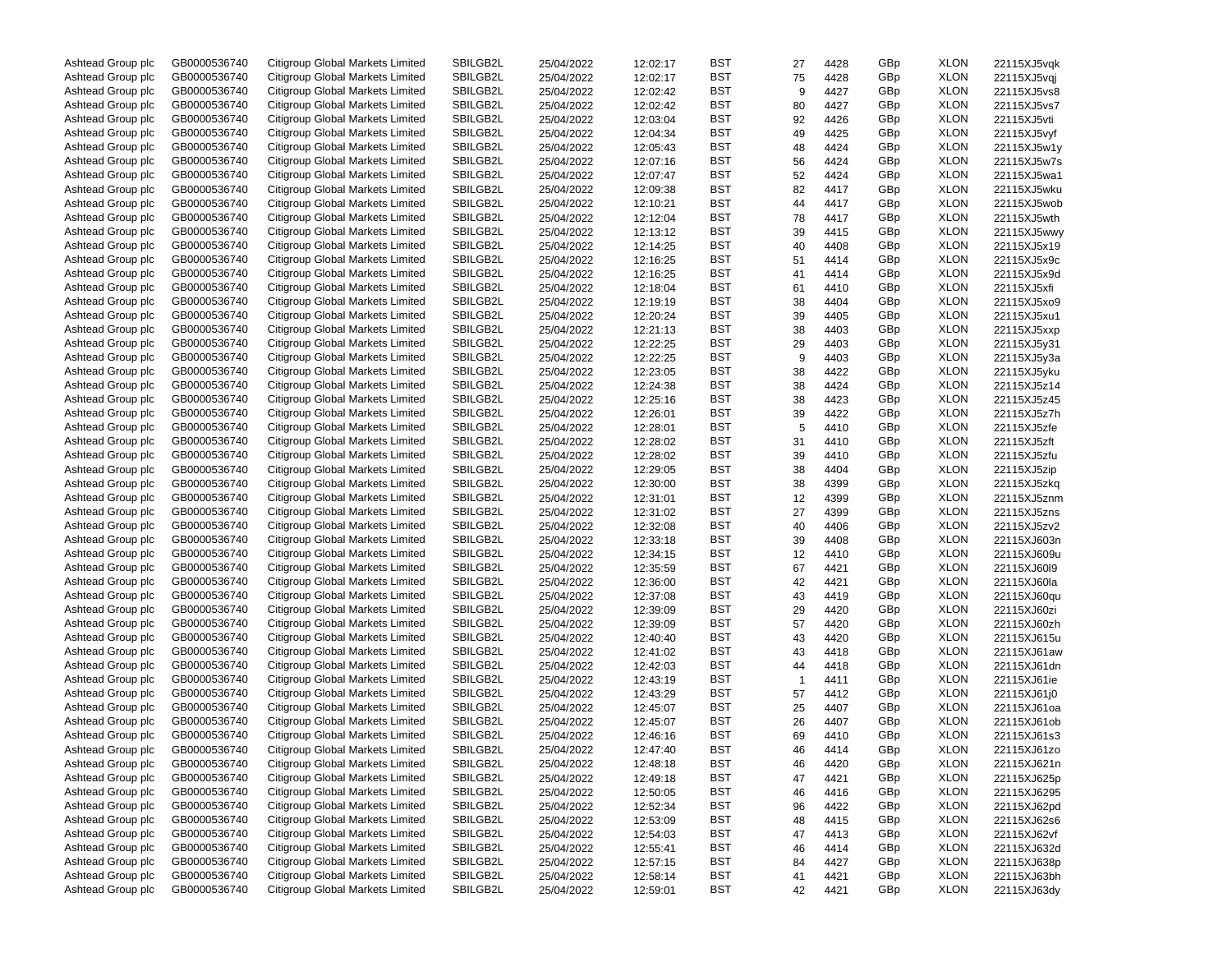| Ashtead Group plc | GB0000536740 | Citigroup Global Markets Limited | SBILGB2L | 25/04/2022 | 13:00:49 | BST        | 43 | 4425 | GBp | <b>XLON</b> | 22115XJ63n0 |
|-------------------|--------------|----------------------------------|----------|------------|----------|------------|----|------|-----|-------------|-------------|
| Ashtead Group plc | GB0000536740 | Citigroup Global Markets Limited | SBILGB2L | 25/04/2022 | 13:00:49 | BST        | 43 | 4423 | GBp | <b>XLON</b> | 22115XJ63n1 |
| Ashtead Group plc | GB0000536740 | Citigroup Global Markets Limited | SBILGB2L | 25/04/2022 | 13:02:05 | BST        | 43 | 4418 | GBp | <b>XLON</b> | 22115XJ63rf |
| Ashtead Group plc | GB0000536740 | Citigroup Global Markets Limited | SBILGB2L | 25/04/2022 | 13:03:06 | BST        | 43 | 4411 | GBp | <b>XLON</b> | 22115XJ63xt |
| Ashtead Group plc | GB0000536740 | Citigroup Global Markets Limited | SBILGB2L | 25/04/2022 | 13:04:21 | BST        | 43 | 4410 | GBp | <b>XLON</b> | 22115XJ6437 |
| Ashtead Group plc | GB0000536740 | Citigroup Global Markets Limited | SBILGB2L | 25/04/2022 | 13:05:03 | BST        | 44 | 4407 | GBp | <b>XLON</b> | 22115XJ64cx |
| Ashtead Group plc | GB0000536740 | Citigroup Global Markets Limited | SBILGB2L | 25/04/2022 | 13:06:03 | BST        | 44 | 4414 | GBp | <b>XLON</b> | 22115XJ64ki |
| Ashtead Group plc | GB0000536740 | Citigroup Global Markets Limited | SBILGB2L | 25/04/2022 | 13:07:53 | BST        | 44 | 4421 | GBp | <b>XLON</b> | 22115XJ64q8 |
| Ashtead Group plc | GB0000536740 | Citigroup Global Markets Limited | SBILGB2L | 25/04/2022 | 13:08:03 | BST        | 39 | 4419 | GBp | <b>XLON</b> | 22115XJ64rd |
| Ashtead Group plc | GB0000536740 | Citigroup Global Markets Limited | SBILGB2L |            |          | BST        |    |      |     | <b>XLON</b> |             |
|                   |              |                                  |          | 25/04/2022 | 13:09:21 |            | 7  | 4417 | GBp |             | 22115XJ64yr |
| Ashtead Group plc | GB0000536740 | Citigroup Global Markets Limited | SBILGB2L | 25/04/2022 | 13:09:21 | BST        | 42 | 4417 | GBp | <b>XLON</b> | 22115XJ64yq |
| Ashtead Group plc | GB0000536740 | Citigroup Global Markets Limited | SBILGB2L | 25/04/2022 | 13:10:02 | BST        | 44 | 4409 | GBp | <b>XLON</b> | 22115XJ651m |
| Ashtead Group plc | GB0000536740 | Citigroup Global Markets Limited | SBILGB2L | 25/04/2022 | 13:11:03 | BST        | 43 | 4416 | GBp | <b>XLON</b> | 22115XJ656d |
| Ashtead Group plc | GB0000536740 | Citigroup Global Markets Limited | SBILGB2L | 25/04/2022 | 13:12:40 | BST        | 43 | 4414 | GBp | <b>XLON</b> | 22115XJ65ds |
| Ashtead Group plc | GB0000536740 | Citigroup Global Markets Limited | SBILGB2L | 25/04/2022 | 13:12:40 | BST        | 43 | 4412 | GBp | <b>XLON</b> | 22115XJ65dt |
| Ashtead Group plc | GB0000536740 | Citigroup Global Markets Limited | SBILGB2L | 25/04/2022 | 13:14:41 | BST        | 45 | 4419 | GBp | <b>XLON</b> | 22115XJ65lz |
| Ashtead Group plc | GB0000536740 | Citigroup Global Markets Limited | SBILGB2L | 25/04/2022 | 13:15:18 | BST        | 43 | 4418 | GBp | <b>XLON</b> | 22115XJ65o3 |
| Ashtead Group plc | GB0000536740 | Citigroup Global Markets Limited | SBILGB2L | 25/04/2022 | 13:16:20 | BST        | 44 | 4415 | GBp | <b>XLON</b> | 22115XJ65qq |
| Ashtead Group plc | GB0000536740 | Citigroup Global Markets Limited | SBILGB2L | 25/04/2022 | 13:17:23 | BST        | 44 | 4416 | GBp | <b>XLON</b> | 22115XJ65x7 |
| Ashtead Group plc | GB0000536740 | Citigroup Global Markets Limited | SBILGB2L | 25/04/2022 | 13:19:15 | BST        | 88 | 4422 | GBp | <b>XLON</b> | 22115XJ666s |
| Ashtead Group plc | GB0000536740 | Citigroup Global Markets Limited | SBILGB2L | 25/04/2022 | 13:20:07 | BST        | 19 | 4423 | GBp | <b>XLON</b> | 22115XJ66b0 |
| Ashtead Group plc | GB0000536740 | Citigroup Global Markets Limited | SBILGB2L | 25/04/2022 | 13:20:07 | BST        | 25 | 4423 | GBp | <b>XLON</b> | 22115XJ66b1 |
| Ashtead Group plc | GB0000536740 | Citigroup Global Markets Limited | SBILGB2L | 25/04/2022 | 13:21:49 | BST        | 44 | 4426 | GBp | <b>XLON</b> | 22115XJ66iy |
| Ashtead Group plc | GB0000536740 | Citigroup Global Markets Limited | SBILGB2L | 25/04/2022 | 13:21:50 | BST        | 38 | 4425 | GBp | <b>XLON</b> | 22115XJ66iz |
| Ashtead Group plc | GB0000536740 | Citigroup Global Markets Limited | SBILGB2L | 25/04/2022 | 13:24:03 | BST        | 38 | 4424 | GBp | <b>XLON</b> | 22115XJ66y4 |
| Ashtead Group plc | GB0000536740 | Citigroup Global Markets Limited | SBILGB2L |            |          | BST        |    |      | GBp | <b>XLON</b> | 22115XJ66y3 |
|                   |              | Citigroup Global Markets Limited |          | 25/04/2022 | 13:24:03 |            | 58 | 4425 |     |             |             |
| Ashtead Group plc | GB0000536740 |                                  | SBILGB2L | 25/04/2022 | 13:25:14 | BST        | 44 | 4420 | GBp | <b>XLON</b> | 22115XJ678I |
| Ashtead Group plc | GB0000536740 | Citigroup Global Markets Limited | SBILGB2L | 25/04/2022 | 13:26:56 | BST        | 45 | 4428 | GBp | <b>XLON</b> | 22115XJ67hu |
| Ashtead Group plc | GB0000536740 | Citigroup Global Markets Limited | SBILGB2L | 25/04/2022 | 13:27:28 | BST        | 38 | 4427 | GBp | <b>XLON</b> | 22115XJ67lp |
| Ashtead Group plc | GB0000536740 | Citigroup Global Markets Limited | SBILGB2L | 25/04/2022 | 13:29:39 | BST        | 93 | 4430 | GBp | <b>XLON</b> | 22115XJ67w8 |
| Ashtead Group plc | GB0000536740 | Citigroup Global Markets Limited | SBILGB2L | 25/04/2022 | 13:30:13 | BST        | 50 | 4429 | GBp | <b>XLON</b> | 22115XJ67yx |
| Ashtead Group plc | GB0000536740 | Citigroup Global Markets Limited | SBILGB2L | 25/04/2022 | 13:32:21 | BST        | 69 | 4437 | GBp | <b>XLON</b> | 22115XJ68ah |
| Ashtead Group plc | GB0000536740 | Citigroup Global Markets Limited | SBILGB2L | 25/04/2022 | 13:32:21 | BST        | 66 | 4437 | GBp | <b>XLON</b> | 22115XJ68ai |
| Ashtead Group plc | GB0000536740 | Citigroup Global Markets Limited | SBILGB2L | 25/04/2022 | 13:34:24 | BST        | 58 | 4434 | GBp | <b>XLON</b> | 22115XJ68pk |
| Ashtead Group plc | GB0000536740 | Citigroup Global Markets Limited | SBILGB2L | 25/04/2022 | 13:34:24 | BST        | 33 | 4433 | GBp | <b>XLON</b> | 22115XJ68pl |
| Ashtead Group plc | GB0000536740 | Citigroup Global Markets Limited | SBILGB2L | 25/04/2022 | 13:35:47 | BST        | 59 | 4434 | GBp | <b>XLON</b> | 22115XJ68wc |
| Ashtead Group plc | GB0000536740 | Citigroup Global Markets Limited | SBILGB2L | 25/04/2022 | 13:35:48 | BST        | 40 | 4433 | GBp | <b>XLON</b> | 22115XJ68wj |
| Ashtead Group plc | GB0000536740 | Citigroup Global Markets Limited | SBILGB2L | 25/04/2022 | 13:37:37 | BST        | 61 | 4430 | GBp | <b>XLON</b> | 22115XJ696z |
| Ashtead Group plc | GB0000536740 | Citigroup Global Markets Limited | SBILGB2L | 25/04/2022 | 13:38:23 | BST        | 51 | 4429 | GBp | <b>XLON</b> | 22115XJ69a2 |
| Ashtead Group plc | GB0000536740 | Citigroup Global Markets Limited | SBILGB2L | 25/04/2022 | 13:39:50 | BST        | 52 | 4427 | GBp | <b>XLON</b> | 22115XJ69g5 |
| Ashtead Group plc | GB0000536740 | Citigroup Global Markets Limited | SBILGB2L | 25/04/2022 | 13:39:50 | BST        | 42 | 4427 | GBp | <b>XLON</b> | 22115XJ69g6 |
| Ashtead Group plc | GB0000536740 | Citigroup Global Markets Limited | SBILGB2L | 25/04/2022 | 13:41:54 | BST        | 53 | 4428 | GBp | <b>XLON</b> | 22115XJ69qb |
| Ashtead Group plc | GB0000536740 | Citigroup Global Markets Limited | SBILGB2L |            |          | BST        |    | 4428 | GBp | <b>XLON</b> |             |
|                   |              |                                  | SBILGB2L | 25/04/2022 | 13:42:01 |            | 56 |      |     |             | 22115XJ69rx |
| Ashtead Group plc | GB0000536740 | Citigroup Global Markets Limited |          | 25/04/2022 | 13:44:02 | BST        | 51 | 4428 | GBp | <b>XLON</b> | 22115XJ6a2v |
| Ashtead Group plc | GB0000536740 | Citigroup Global Markets Limited | SBILGB2L | 25/04/2022 | 13:44:11 | BST        | 60 | 4429 | GBp | <b>XLON</b> | 22115XJ6a3z |
| Ashtead Group plc | GB0000536740 | Citigroup Global Markets Limited | SBILGB2L | 25/04/2022 | 13:45:41 | BST        | 50 | 4429 | GBp | <b>XLON</b> | 22115XJ6aah |
| Ashtead Group plc | GB0000536740 | Citigroup Global Markets Limited | SBILGB2L | 25/04/2022 | 13:46:19 | BST        | 53 | 4427 | GBp | <b>XLON</b> | 22115XJ6ae5 |
| Ashtead Group plc | GB0000536740 | Citigroup Global Markets Limited | SBILGB2L | 25/04/2022 | 13:47:33 | BST        | 51 | 4427 | GBp | <b>XLON</b> | 22115XJ6aj5 |
| Ashtead Group plc | GB0000536740 | Citigroup Global Markets Limited | SBILGB2L | 25/04/2022 | 13:49:13 | BST        | 62 | 4430 | GBp | <b>XLON</b> | 22115XJ6au0 |
| Ashtead Group plc | GB0000536740 | Citigroup Global Markets Limited | SBILGB2L | 25/04/2022 | 13:49:28 | BST        | 54 | 4431 | GBp | <b>XLON</b> | 22115XJ6avg |
| Ashtead Group plc | GB0000536740 | Citigroup Global Markets Limited | SBILGB2L | 25/04/2022 | 13:50:37 | BST        | 34 | 4432 | GBp | <b>XLON</b> | 22115XJ6b0h |
| Ashtead Group plc | GB0000536740 | Citigroup Global Markets Limited | SBILGB2L | 25/04/2022 | 13:50:44 | BST        | 40 | 4432 | GBp | <b>XLON</b> | 22115XJ6b0o |
| Ashtead Group plc | GB0000536740 | Citigroup Global Markets Limited | SBILGB2L | 25/04/2022 | 13:52:30 | BST        | 42 | 4428 | GBp | <b>XLON</b> | 22115XJ6b7t |
| Ashtead Group plc | GB0000536740 | Citigroup Global Markets Limited | SBILGB2L | 25/04/2022 | 13:52:30 | <b>BST</b> | 30 | 4428 | GBp | <b>XLON</b> | 22115XJ6b7s |
| Ashtead Group plc | GB0000536740 | Citigroup Global Markets Limited | SBILGB2L | 25/04/2022 | 13:53:03 | BST        | 51 | 4426 | GBp | <b>XLON</b> | 22115XJ6b9l |
| Ashtead Group plc | GB0000536740 | Citigroup Global Markets Limited | SBILGB2L | 25/04/2022 | 13:54:03 | BST        | 55 | 4424 | GBp | <b>XLON</b> | 22115XJ6bea |
| Ashtead Group plc | GB0000536740 | Citigroup Global Markets Limited | SBILGB2L | 25/04/2022 | 13:55:29 | BST        | 52 | 4428 | GBp | <b>XLON</b> | 22115XJ6boe |
| Ashtead Group plc | GB0000536740 | Citigroup Global Markets Limited | SBILGB2L | 25/04/2022 | 13:56:40 | <b>BST</b> | 52 | 4433 | GBp | <b>XLON</b> | 22115XJ6buv |
| Ashtead Group plc | GB0000536740 | Citigroup Global Markets Limited | SBILGB2L | 25/04/2022 | 13:57:11 | BST        | 51 | 4433 | GBp | <b>XLON</b> | 22115XJ6bx8 |
| Ashtead Group plc | GB0000536740 | Citigroup Global Markets Limited | SBILGB2L | 25/04/2022 | 13:59:55 | BST        | 51 | 4442 | GBp | <b>XLON</b> | 22115XJ6cc3 |
|                   |              |                                  |          |            |          |            |    |      |     |             |             |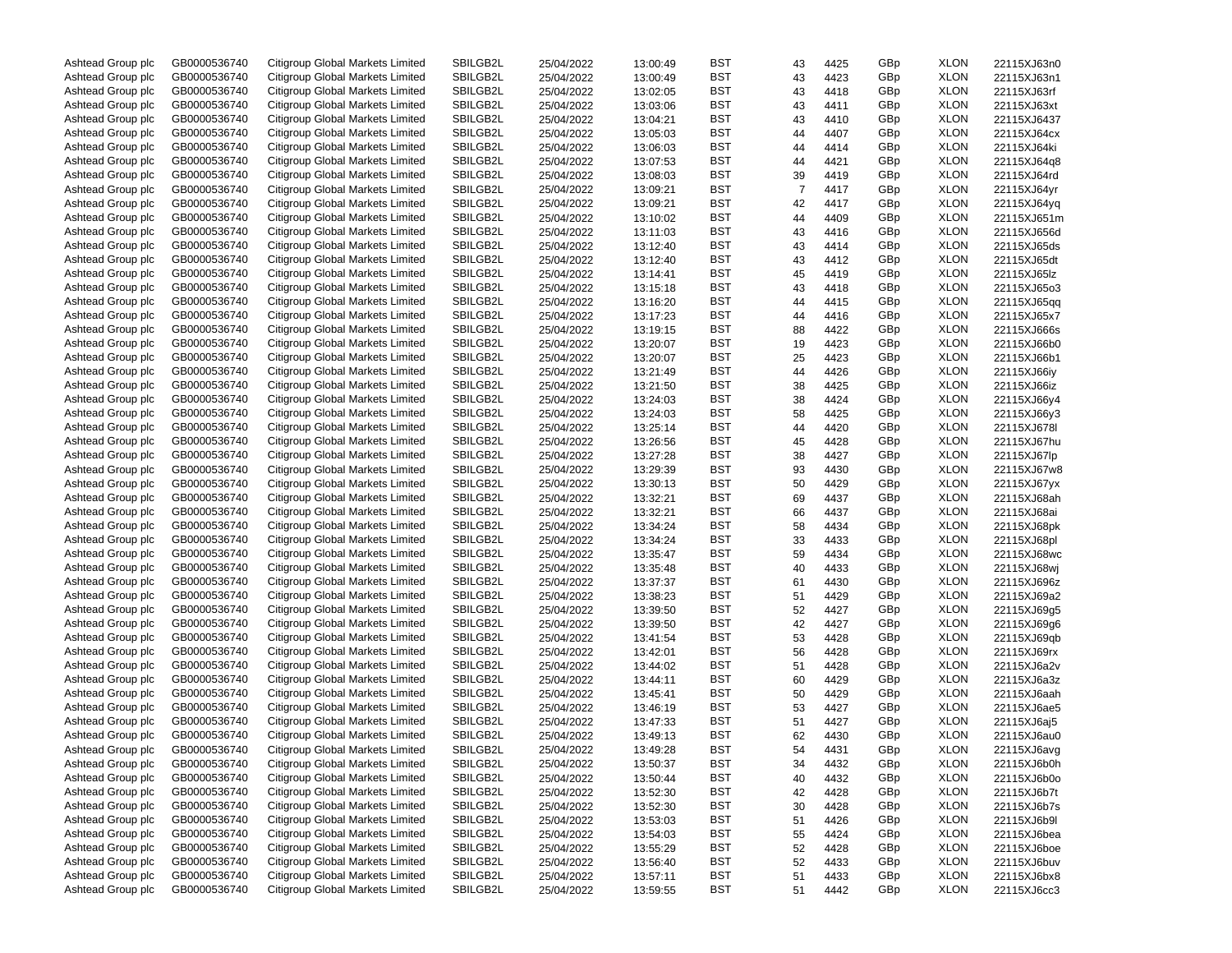| Ashtead Group plc | GB0000536740 | Citigroup Global Markets Limited        | SBILGB2L | 25/04/2022               | 14:00:55 | <b>BST</b> | 64             | 4442 | GBp | XLON        | 22115XJ6cig                |
|-------------------|--------------|-----------------------------------------|----------|--------------------------|----------|------------|----------------|------|-----|-------------|----------------------------|
| Ashtead Group plc | GB0000536740 | Citigroup Global Markets Limited        | SBILGB2L | 25/04/2022               | 14:01:20 | <b>BST</b> | 58             | 4441 | GBp | XLON        | 22115XJ6cjr                |
| Ashtead Group plc | GB0000536740 | Citigroup Global Markets Limited        | SBILGB2L | 25/04/2022               | 14:01:20 | <b>BST</b> | 62             | 4440 | GBp | XLON        | 22115XJ6cjs                |
| Ashtead Group plc | GB0000536740 | Citigroup Global Markets Limited        | SBILGB2L | 25/04/2022               | 14:02:52 | <b>BST</b> | 38             | 4437 | GBp | XLON        | 22115XJ6cu1                |
| Ashtead Group plc | GB0000536740 | Citigroup Global Markets Limited        | SBILGB2L | 25/04/2022               | 14:03:56 | BST        | 56             | 4437 | GBp | XLON        | 22115XJ6cyu                |
| Ashtead Group plc | GB0000536740 | Citigroup Global Markets Limited        | SBILGB2L | 25/04/2022               | 14:04:34 | <b>BST</b> | 57             | 4438 | GBp | XLON        | 22115XJ6d2f                |
| Ashtead Group plc | GB0000536740 | Citigroup Global Markets Limited        | SBILGB2L | 25/04/2022               | 14:05:54 | BST        | 61             | 4429 | GBp | XLON        | 22115XJ6d8j                |
| Ashtead Group plc | GB0000536740 | <b>Citigroup Global Markets Limited</b> | SBILGB2L | 25/04/2022               | 14:05:54 | <b>BST</b> | 52             | 4429 | GBp | XLON        | 22115XJ6d8k                |
| Ashtead Group plc | GB0000536740 | Citigroup Global Markets Limited        | SBILGB2L | 25/04/2022               | 14:07:02 | BST        | 64             | 4425 | GBp | XLON        | 22115XJ6de8                |
| Ashtead Group plc | GB0000536740 | Citigroup Global Markets Limited        | SBILGB2L |                          |          | BST        |                |      |     | XLON        |                            |
|                   |              |                                         |          | 25/04/2022               | 14:10:35 |            | 26             | 4426 | GBp |             | 22115XJ6dus                |
| Ashtead Group plc | GB0000536740 | Citigroup Global Markets Limited        | SBILGB2L | 25/04/2022               | 14:10:35 | BST        | 79             | 4426 | GBp | XLON        | 22115XJ6dup                |
| Ashtead Group plc | GB0000536740 | Citigroup Global Markets Limited        | SBILGB2L | 25/04/2022               | 14:11:26 | BST        | 78             | 4426 | GBp | XLON        | 22115XJ6dy9                |
| Ashtead Group plc | GB0000536740 | <b>Citigroup Global Markets Limited</b> | SBILGB2L | 25/04/2022               | 14:12:25 | BST        | 68             | 4425 | GBp | XLON        | 22115XJ6e3d                |
| Ashtead Group plc | GB0000536740 | <b>Citigroup Global Markets Limited</b> | SBILGB2L | 25/04/2022               | 14:12:30 | <b>BST</b> | 12             | 4424 | GBp | XLON        | 22115XJ6e3i                |
| Ashtead Group plc | GB0000536740 | <b>Citigroup Global Markets Limited</b> | SBILGB2L | 25/04/2022               | 14:12:30 | BST        | 58             | 4424 | GBp | XLON        | 22115XJ6e3h                |
| Ashtead Group plc | GB0000536740 | <b>Citigroup Global Markets Limited</b> | SBILGB2L | 25/04/2022               | 14:14:26 | <b>BST</b> | 58             | 4430 | GBp | XLON        | 22115XJ6e9v                |
| Ashtead Group plc | GB0000536740 | Citigroup Global Markets Limited        | SBILGB2L | 25/04/2022               | 14:16:25 | BST        | 93             | 4432 | GBp | XLON        | 22115XJ6eja                |
| Ashtead Group plc | GB0000536740 | Citigroup Global Markets Limited        | SBILGB2L | 25/04/2022               | 14:16:25 | <b>BST</b> | 85             | 4432 | GBp | XLON        | 22115XJ6ejb                |
| Ashtead Group plc | GB0000536740 | Citigroup Global Markets Limited        | SBILGB2L | 25/04/2022               | 14:18:29 | BST        | 92             | 4423 | GBp | XLON        | 22115XJ6epu                |
| Ashtead Group plc | GB0000536740 | Citigroup Global Markets Limited        | SBILGB2L | 25/04/2022               | 14:21:07 | BST        | 35             | 4427 | GBp | XLON        | 22115XJ6f10                |
| Ashtead Group plc | GB0000536740 | Citigroup Global Markets Limited        | SBILGB2L | 25/04/2022               | 14:21:07 | BST        | 71             | 4427 | GBp | XLON        | 22115XJ6f0z                |
| Ashtead Group plc | GB0000536740 | Citigroup Global Markets Limited        | SBILGB2L | 25/04/2022               | 14:22:51 | BST        | 10             | 4427 | GBp | XLON        | 22115XJ6f7b                |
| Ashtead Group plc | GB0000536740 | <b>Citigroup Global Markets Limited</b> | SBILGB2L | 25/04/2022               | 14:22:51 | BST        | 66             | 4427 | GBp | XLON        | 22115XJ6f7a                |
| Ashtead Group plc | GB0000536740 | <b>Citigroup Global Markets Limited</b> | SBILGB2L | 25/04/2022               | 14:23:04 | BST        | 61             | 4427 | GBp | XLON        | 22115XJ6f7y                |
| Ashtead Group plc | GB0000536740 | <b>Citigroup Global Markets Limited</b> | SBILGB2L | 25/04/2022               | 14:23:28 | BST        | 53             | 4430 | GBp | XLON        | 22115XJ6f9t                |
|                   |              | <b>Citigroup Global Markets Limited</b> | SBILGB2L |                          |          |            |                |      |     |             |                            |
| Ashtead Group plc | GB0000536740 |                                         |          | 25/04/2022               | 14:26:03 | <b>BST</b> | 51             | 4431 | GBp | XLON        | 22115XJ6fkl                |
| Ashtead Group plc | GB0000536740 | Citigroup Global Markets Limited        | SBILGB2L | 25/04/2022               | 14:26:03 | BST        | 58             | 4431 | GBp | XLON        | 22115XJ6fkk                |
| Ashtead Group plc | GB0000536740 | <b>Citigroup Global Markets Limited</b> | SBILGB2L | 25/04/2022               | 14:26:07 | BST        | 74             | 4430 | GBp | XLON        | 22115XJ6fkw                |
| Ashtead Group plc | GB0000536740 | <b>Citigroup Global Markets Limited</b> | SBILGB2L | 25/04/2022               | 14:27:24 | BST        | 8              | 4429 | GBp | XLON        | 22115XJ6frx                |
| Ashtead Group plc | GB0000536740 | <b>Citigroup Global Markets Limited</b> | SBILGB2L | 25/04/2022               | 14:27:24 | <b>BST</b> | 55             | 4429 | GBp | XLON        | 22115XJ6frw                |
| Ashtead Group plc | GB0000536740 | <b>Citigroup Global Markets Limited</b> | SBILGB2L | 25/04/2022               | 14:28:04 | BST        | 65             | 4426 | GBp | XLON        | 22115XJ6fue                |
| Ashtead Group plc | GB0000536740 | <b>Citigroup Global Markets Limited</b> | SBILGB2L | 25/04/2022               | 14:29:04 | <b>BST</b> | 65             | 4418 | GBp | XLON        | 22115XJ6g7f                |
| Ashtead Group plc | GB0000536740 | Citigroup Global Markets Limited        | SBILGB2L | 25/04/2022               | 14:30:07 | BST        | 51             | 4417 | GBp | XLON        | 22115XJ6ger                |
| Ashtead Group plc | GB0000536740 | Citigroup Global Markets Limited        | SBILGB2L | 25/04/2022               | 14:30:07 | <b>BST</b> | 17             | 4417 | GBp | XLON        | 22115XJ6geq                |
| Ashtead Group plc | GB0000536740 | Citigroup Global Markets Limited        | SBILGB2L | 25/04/2022               | 14:30:07 | BST        | 25             | 4418 | GBp | XLON        | 22115XJ6geu                |
| Ashtead Group plc | GB0000536740 | Citigroup Global Markets Limited        | SBILGB2L | 25/04/2022               | 14:30:07 | BST        | 40             | 4418 | GBp | XLON        | 22115XJ6ges                |
| Ashtead Group plc | GB0000536740 | Citigroup Global Markets Limited        | SBILGB2L | 25/04/2022               | 14:31:20 | BST        | 56             | 4419 | GBp | XLON        | 22115XJ6grt                |
| Ashtead Group plc | GB0000536740 | Citigroup Global Markets Limited        | SBILGB2L | 25/04/2022               | 14:31:20 | <b>BST</b> | 75             | 4419 | GBp | XLON        | 22115XJ6gru                |
| Ashtead Group plc | GB0000536740 | Citigroup Global Markets Limited        | SBILGB2L | 25/04/2022               | 14:31:22 | BST        | $\overline{7}$ | 4418 | GBp | XLON        | 22115XJ6gs4                |
| Ashtead Group plc | GB0000536740 | Citigroup Global Markets Limited        | SBILGB2L | 25/04/2022               | 14:31:25 | BST        | 62             | 4418 | GBp | XLON        | 22115XJ6gsb                |
| Ashtead Group plc | GB0000536740 | Citigroup Global Markets Limited        | SBILGB2L | 25/04/2022               | 14:32:20 | BST        | 61             | 4425 | GBp | XLON        | 22115XJ6h1c                |
| Ashtead Group plc | GB0000536740 | Citigroup Global Markets Limited        | SBILGB2L |                          |          | <b>BST</b> |                | 4424 | GBp | XLON        |                            |
|                   |              |                                         |          | 25/04/2022               | 14:32:21 |            | 39             |      |     |             | 22115XJ6h1i                |
| Ashtead Group plc | GB0000536740 | Citigroup Global Markets Limited        | SBILGB2L | 25/04/2022               | 14:32:21 | BST        | $\overline{4}$ | 4424 | GBp | XLON        | 22115XJ6h1k                |
| Ashtead Group plc | GB0000536740 | Citigroup Global Markets Limited        | SBILGB2L | 25/04/2022               | 14:32:21 | BST        | 53             | 4424 | GBp | XLON        | 22115XJ6h1j                |
| Ashtead Group plc | GB0000536740 | Citigroup Global Markets Limited        | SBILGB2L | 25/04/2022               | 14:33:02 | BST        | 62             | 4415 | GBp | XLON        | 22115XJ6h8k                |
| Ashtead Group plc | GB0000536740 | Citigroup Global Markets Limited        | SBILGB2L | 25/04/2022               | 14:33:03 | <b>BST</b> | 42             | 4414 | GBp | XLON        | 22115XJ6h8w                |
| Ashtead Group plc | GB0000536740 | Citigroup Global Markets Limited        | SBILGB2L | 25/04/2022               | 14:34:04 | <b>BST</b> | 29             | 4412 | GBp | XLON        | 22115XJ6hn1                |
| Ashtead Group plc | GB0000536740 | Citigroup Global Markets Limited        | SBILGB2L | 25/04/2022               | 14:34:04 | <b>BST</b> | 67             | 4412 | GBp | XLON        | 22115XJ6hn2                |
| Ashtead Group plc | GB0000536740 | Citigroup Global Markets Limited        | SBILGB2L | 25/04/2022               | 14:34:07 | <b>BST</b> | 74             | 4411 | GBp | XLON        | 22115XJ6hnc                |
| Ashtead Group plc | GB0000536740 | Citigroup Global Markets Limited        | SBILGB2L | 25/04/2022               | 14:35:32 | <b>BST</b> | 12             | 4425 | GBp | XLON        | 22115XJ6i1p                |
| Ashtead Group plc | GB0000536740 | <b>Citigroup Global Markets Limited</b> | SBILGB2L | 25/04/2022               | 14:35:38 | <b>BST</b> | 128            | 4426 | GBp | <b>XLON</b> | 22115XJ6i2e                |
| Ashtead Group plc | GB0000536740 | Citigroup Global Markets Limited        | SBILGB2L | 25/04/2022               | 14:35:52 | <b>BST</b> | 66             | 4428 | GBp | <b>XLON</b> | 22115XJ6i42                |
| Ashtead Group plc | GB0000536740 | Citigroup Global Markets Limited        | SBILGB2L | 25/04/2022               | 14:36:30 | <b>BST</b> | 46             | 4430 | GBp | XLON        | 22115XJ6ied                |
| Ashtead Group plc | GB0000536740 | Citigroup Global Markets Limited        | SBILGB2L | 25/04/2022               | 14:36:31 | <b>BST</b> | 61             | 4429 | GBp | <b>XLON</b> | 22115XJ6ieg                |
| Ashtead Group plc | GB0000536740 | Citigroup Global Markets Limited        | SBILGB2L | 25/04/2022               | 14:37:10 | <b>BST</b> | 19             | 4428 | GBp | XLON        | 22115XJ6ikh                |
| Ashtead Group plc | GB0000536740 | Citigroup Global Markets Limited        | SBILGB2L | 25/04/2022               | 14:37:10 | <b>BST</b> | 42             | 4428 | GBp | <b>XLON</b> | 22115XJ6ikg                |
| Ashtead Group plc | GB0000536740 | Citigroup Global Markets Limited        | SBILGB2L | 25/04/2022               | 14:38:36 | <b>BST</b> | 5              | 4431 | GBp | XLON        | 22115XJ6izr                |
| Ashtead Group plc | GB0000536740 | Citigroup Global Markets Limited        | SBILGB2L |                          |          | <b>BST</b> |                |      | GBp | <b>XLON</b> |                            |
| Ashtead Group plc | GB0000536740 | Citigroup Global Markets Limited        | SBILGB2L | 25/04/2022<br>25/04/2022 | 14:38:37 | <b>BST</b> | 111            | 4431 | GBp | XLON        | 22115XJ6izu<br>22115XJ6j0p |
|                   |              |                                         |          |                          | 14:38:45 |            | 14             | 4431 |     |             |                            |
| Ashtead Group plc | GB0000536740 | Citigroup Global Markets Limited        | SBILGB2L | 25/04/2022               | 14:39:02 | BST        | 69             | 4432 | GBp | XLON        | 22115XJ6j1q                |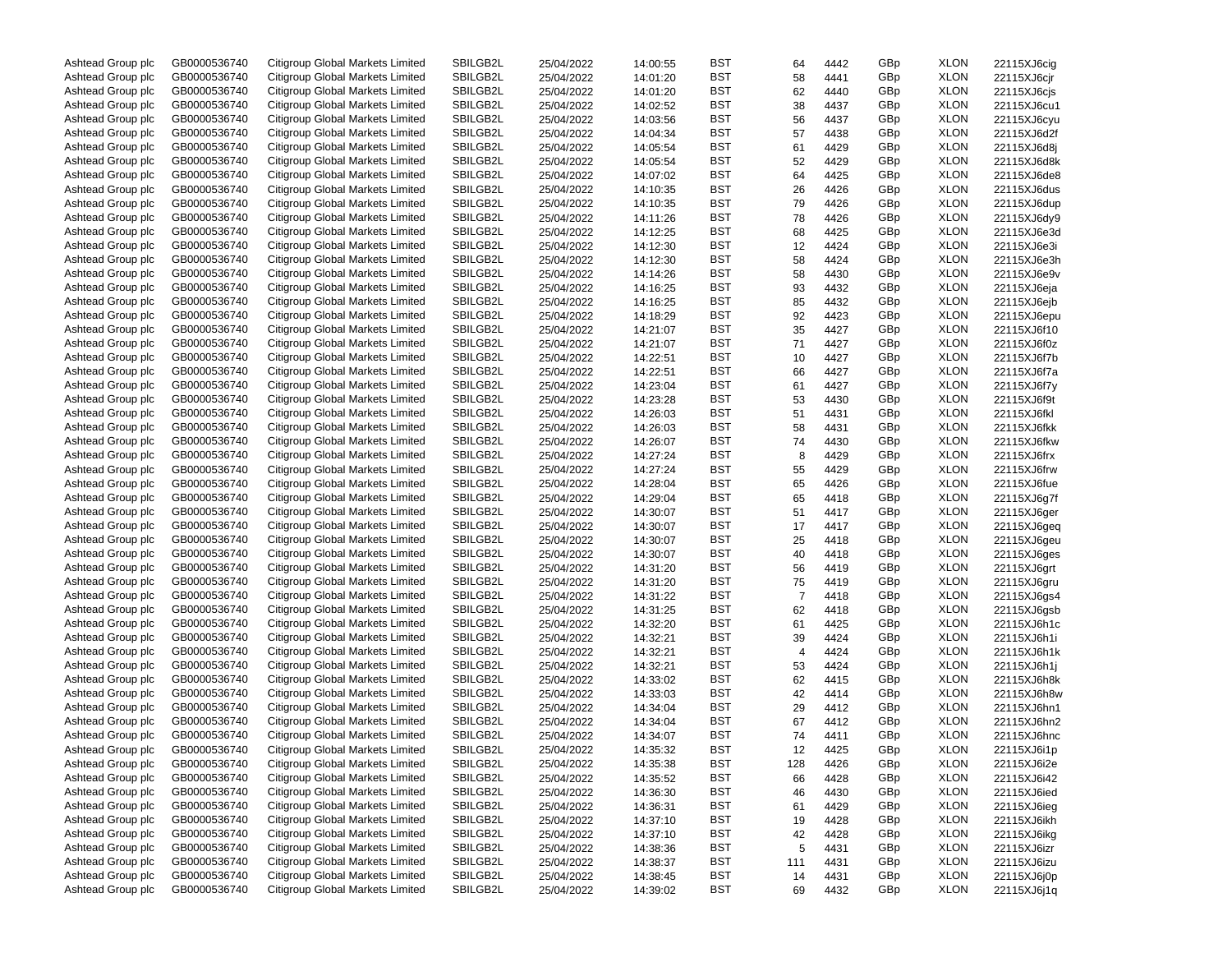| Ashtead Group plc | GB0000536740 | Citigroup Global Markets Limited        | SBILGB2L | 25/04/2022 | 14:39:03 | BST        | 46 | 4431 | GBp | <b>XLON</b> | 22115XJ6j1w |
|-------------------|--------------|-----------------------------------------|----------|------------|----------|------------|----|------|-----|-------------|-------------|
| Ashtead Group plc | GB0000536740 | Citigroup Global Markets Limited        | SBILGB2L | 25/04/2022 | 14:40:21 | BST        | 36 | 4428 | GBp | <b>XLON</b> | 22115XJ6jbm |
| Ashtead Group plc | GB0000536740 | Citigroup Global Markets Limited        | SBILGB2L | 25/04/2022 | 14:40:21 | BST        | 34 | 4428 | GBp | <b>XLON</b> | 22115XJ6jbl |
| Ashtead Group plc | GB0000536740 | Citigroup Global Markets Limited        | SBILGB2L | 25/04/2022 | 14:40:33 | BST        | 87 | 4427 | GBp | <b>XLON</b> | 22115XJ6jd6 |
| Ashtead Group plc | GB0000536740 | Citigroup Global Markets Limited        | SBILGB2L | 25/04/2022 | 14:41:03 | BST        | 73 | 4427 | GBp | <b>XLON</b> | 22115XJ6jh0 |
| Ashtead Group plc | GB0000536740 | Citigroup Global Markets Limited        | SBILGB2L | 25/04/2022 | 14:42:03 | BST        | 68 | 4425 | GBp | <b>XLON</b> | 22115XJ6jnb |
| Ashtead Group plc | GB0000536740 | Citigroup Global Markets Limited        | SBILGB2L | 25/04/2022 | 14:42:05 | BST        | 45 | 4424 | GBp | <b>XLON</b> | 22115XJ6jnz |
| Ashtead Group plc | GB0000536740 | Citigroup Global Markets Limited        | SBILGB2L | 25/04/2022 | 14:43:14 | BST        | 68 | 4426 | GBp | <b>XLON</b> | 22115XJ6juu |
| Ashtead Group plc | GB0000536740 | Citigroup Global Markets Limited        | SBILGB2L | 25/04/2022 | 14:43:15 | BST        | 45 | 4425 | GBp | <b>XLON</b> | 22115XJ6jv7 |
|                   |              |                                         |          |            |          |            |    |      |     |             |             |
| Ashtead Group plc | GB0000536740 | Citigroup Global Markets Limited        | SBILGB2L | 25/04/2022 | 14:44:01 | BST        | 43 | 4426 | GBp | <b>XLON</b> | 22115XJ6k1u |
| Ashtead Group plc | GB0000536740 | Citigroup Global Markets Limited        | SBILGB2L | 25/04/2022 | 14:44:01 | BST        | 25 | 4426 | GBp | <b>XLON</b> | 22115XJ6k1w |
| Ashtead Group plc | GB0000536740 | Citigroup Global Markets Limited        | SBILGB2L | 25/04/2022 | 14:44:01 | BST        | 44 | 4425 | GBp | <b>XLON</b> | 22115XJ6k2a |
| Ashtead Group plc | GB0000536740 | Citigroup Global Markets Limited        | SBILGB2L | 25/04/2022 | 14:45:06 | BST        | 68 | 4431 | GBp | <b>XLON</b> | 22115XJ6kc1 |
| Ashtead Group plc | GB0000536740 | Citigroup Global Markets Limited        | SBILGB2L | 25/04/2022 | 14:45:06 | BST        | 45 | 4430 | GBp | <b>XLON</b> | 22115XJ6kc2 |
| Ashtead Group plc | GB0000536740 | Citigroup Global Markets Limited        | SBILGB2L | 25/04/2022 | 14:46:02 | BST        | 68 | 4424 | GBp | <b>XLON</b> | 22115XJ6kie |
| Ashtead Group plc | GB0000536740 | Citigroup Global Markets Limited        | SBILGB2L | 25/04/2022 | 14:46:02 | BST        | 45 | 4423 | GBp | <b>XLON</b> | 22115XJ6kig |
| Ashtead Group plc | GB0000536740 | Citigroup Global Markets Limited        | SBILGB2L | 25/04/2022 | 14:47:08 | BST        | 68 | 4415 | GBp | <b>XLON</b> | 22115XJ6kp8 |
| Ashtead Group plc | GB0000536740 | Citigroup Global Markets Limited        | SBILGB2L | 25/04/2022 | 14:47:11 | BST        | 59 | 4414 | GBp | <b>XLON</b> | 22115XJ6kpe |
| Ashtead Group plc | GB0000536740 | Citigroup Global Markets Limited        | SBILGB2L | 25/04/2022 | 14:48:03 | BST        | 59 | 4416 | GBp | <b>XLON</b> | 22115XJ6kvp |
| Ashtead Group plc | GB0000536740 | Citigroup Global Markets Limited        | SBILGB2L | 25/04/2022 | 14:48:03 | BST        | 44 | 4416 | GBp | <b>XLON</b> | 22115XJ6kvq |
| Ashtead Group plc | GB0000536740 | Citigroup Global Markets Limited        | SBILGB2L | 25/04/2022 | 14:49:03 | BST        | 64 | 4406 | GBp | <b>XLON</b> | 22115XJ6l20 |
| Ashtead Group plc | GB0000536740 | Citigroup Global Markets Limited        | SBILGB2L | 25/04/2022 | 14:49:16 | BST        | 43 | 4405 | GBp | <b>XLON</b> | 22115XJ6I42 |
| Ashtead Group plc | GB0000536740 | Citigroup Global Markets Limited        | SBILGB2L | 25/04/2022 | 14:50:13 | BST        | 67 | 4419 | GBp | <b>XLON</b> | 22115XJ6lal |
| Ashtead Group plc | GB0000536740 | Citigroup Global Markets Limited        | SBILGB2L | 25/04/2022 | 14:50:21 | BST        | 66 | 4419 | GBp | <b>XLON</b> | 22115XJ6lav |
| Ashtead Group plc | GB0000536740 | Citigroup Global Markets Limited        | SBILGB2L | 25/04/2022 | 14:51:27 | BST        | 86 | 4431 | GBp | <b>XLON</b> | 22115XJ6ljf |
| Ashtead Group plc | GB0000536740 | Citigroup Global Markets Limited        | SBILGB2L |            |          | BST        |    |      | GBp | <b>XLON</b> |             |
|                   |              |                                         | SBILGB2L | 25/04/2022 | 14:51:27 |            | 49 | 4431 |     |             | 22115XJ6ljg |
| Ashtead Group plc | GB0000536740 | Citigroup Global Markets Limited        |          | 25/04/2022 | 14:52:02 | BST        | 57 | 4432 | GBp | <b>XLON</b> | 22115XJ6ln3 |
| Ashtead Group plc | GB0000536740 | Citigroup Global Markets Limited        | SBILGB2L | 25/04/2022 | 14:53:03 | BST        | 68 | 4436 | GBp | <b>XLON</b> | 22115XJ6lrg |
| Ashtead Group plc | GB0000536740 | Citigroup Global Markets Limited        | SBILGB2L | 25/04/2022 | 14:53:03 | BST        | 51 | 4435 | GBp | <b>XLON</b> | 22115XJ6lrk |
| Ashtead Group plc | GB0000536740 | Citigroup Global Markets Limited        | SBILGB2L | 25/04/2022 | 14:54:01 | BST        | 62 | 4433 | GBp | <b>XLON</b> | 22115XJ6ly6 |
| Ashtead Group plc | GB0000536740 | Citigroup Global Markets Limited        | SBILGB2L | 25/04/2022 | 14:54:01 | BST        | 43 | 4432 | GBp | <b>XLON</b> | 22115XJ6ly7 |
| Ashtead Group plc | GB0000536740 | Citigroup Global Markets Limited        | SBILGB2L | 25/04/2022 | 14:55:07 | BST        | 63 | 4430 | GBp | <b>XLON</b> | 22115XJ6m6d |
| Ashtead Group plc | GB0000536740 | Citigroup Global Markets Limited        | SBILGB2L | 25/04/2022 | 14:55:19 | BST        | 50 | 4429 | GBp | <b>XLON</b> | 22115XJ6m7o |
| Ashtead Group plc | GB0000536740 | Citigroup Global Markets Limited        | SBILGB2L | 25/04/2022 | 14:55:19 | BST        | 4  | 4429 | GBp | <b>XLON</b> | 22115XJ6m7l |
| Ashtead Group plc | GB0000536740 | Citigroup Global Markets Limited        | SBILGB2L | 25/04/2022 | 14:56:07 | BST        | 91 | 4435 | GBp | <b>XLON</b> | 22115XJ6mg1 |
| Ashtead Group plc | GB0000536740 | Citigroup Global Markets Limited        | SBILGB2L | 25/04/2022 | 14:57:34 | BST        | 62 | 4431 | GBp | <b>XLON</b> | 22115XJ6ms2 |
| Ashtead Group plc | GB0000536740 | Citigroup Global Markets Limited        | SBILGB2L | 25/04/2022 | 14:57:34 | BST        | 5  | 4431 | GBp | <b>XLON</b> | 22115XJ6ms4 |
| Ashtead Group plc | GB0000536740 | Citigroup Global Markets Limited        | SBILGB2L | 25/04/2022 | 14:57:34 | BST        | 53 | 4431 | GBp | <b>XLON</b> | 22115XJ6ms3 |
| Ashtead Group plc | GB0000536740 | Citigroup Global Markets Limited        | SBILGB2L | 25/04/2022 | 14:58:05 | BST        | 78 | 4432 | GBp | <b>XLON</b> | 22115XJ6mw1 |
| Ashtead Group plc | GB0000536740 | Citigroup Global Markets Limited        | SBILGB2L | 25/04/2022 | 14:58:05 | BST        | 10 | 4432 | GBp | <b>XLON</b> | 22115XJ6mw0 |
| Ashtead Group plc | GB0000536740 | Citigroup Global Markets Limited        | SBILGB2L | 25/04/2022 | 14:59:15 | BST        | 63 | 4425 | GBp | <b>XLON</b> | 22115XJ6n53 |
| Ashtead Group plc | GB0000536740 | Citigroup Global Markets Limited        | SBILGB2L | 25/04/2022 | 14:59:15 | BST        | 40 | 4424 | GBp | <b>XLON</b> | 22115XJ6n56 |
| Ashtead Group plc | GB0000536740 | Citigroup Global Markets Limited        | SBILGB2L | 25/04/2022 |          | BST        |    |      | GBp | <b>XLON</b> |             |
|                   |              |                                         | SBILGB2L |            | 15:00:11 |            | 53 | 4418 |     |             | 22115XJ6ncm |
| Ashtead Group plc | GB0000536740 | Citigroup Global Markets Limited        |          | 25/04/2022 | 15:00:42 | BST        | 42 | 4421 | GBp | <b>XLON</b> | 22115XJ6nh7 |
| Ashtead Group plc | GB0000536740 | Citigroup Global Markets Limited        | SBILGB2L | 25/04/2022 | 15:00:42 | BST        | 35 | 4421 | GBp | <b>XLON</b> | 22115XJ6nh6 |
| Ashtead Group plc | GB0000536740 | Citigroup Global Markets Limited        | SBILGB2L | 25/04/2022 | 15:00:50 | BST        | 57 | 4420 | GBp | <b>XLON</b> | 22115XJ6nhg |
| Ashtead Group plc | GB0000536740 | Citigroup Global Markets Limited        | SBILGB2L | 25/04/2022 | 15:02:13 | BST        | 88 | 4417 | GBp | <b>XLON</b> | 22115XJ6nsw |
| Ashtead Group plc | GB0000536740 | Citigroup Global Markets Limited        | SBILGB2L | 25/04/2022 | 15:02:24 | BST        | 57 | 4417 | GBp | <b>XLON</b> | 22115XJ6nu5 |
| Ashtead Group plc | GB0000536740 | Citigroup Global Markets Limited        | SBILGB2L | 25/04/2022 | 15:02:24 | BST        | 26 | 4417 | GBp | <b>XLON</b> | 22115XJ6nu4 |
| Ashtead Group plc | GB0000536740 | Citigroup Global Markets Limited        | SBILGB2L | 25/04/2022 | 15:03:24 | <b>BST</b> | 54 | 4417 | GBp | <b>XLON</b> | 22115XJ6o0x |
| Ashtead Group plc | GB0000536740 | Citigroup Global Markets Limited        | SBILGB2L | 25/04/2022 | 15:03:40 | BST        | 78 | 4418 | GBp | <b>XLON</b> | 22115XJ6o29 |
| Ashtead Group plc | GB0000536740 | <b>Citigroup Global Markets Limited</b> | SBILGB2L | 25/04/2022 | 15:04:11 | BST        | 67 | 4415 | GBp | <b>XLON</b> | 22115XJ6o72 |
| Ashtead Group plc | GB0000536740 | Citigroup Global Markets Limited        | SBILGB2L | 25/04/2022 | 15:05:13 | <b>BST</b> | 43 | 4418 | GBp | <b>XLON</b> | 22115XJ6odp |
| Ashtead Group plc | GB0000536740 | <b>Citigroup Global Markets Limited</b> | SBILGB2L | 25/04/2022 | 15:05:23 | <b>BST</b> | 35 | 4418 | GBp | <b>XLON</b> | 22115XJ6oek |
| Ashtead Group plc | GB0000536740 | Citigroup Global Markets Limited        | SBILGB2L | 25/04/2022 | 15:05:23 | <b>BST</b> | 56 | 4418 | GBp | <b>XLON</b> | 22115XJ6oen |
| Ashtead Group plc | GB0000536740 | Citigroup Global Markets Limited        | SBILGB2L | 25/04/2022 | 15:06:28 | <b>BST</b> | 60 | 4419 | GBp | <b>XLON</b> | 22115XJ6omv |
| Ashtead Group plc | GB0000536740 | Citigroup Global Markets Limited        | SBILGB2L | 25/04/2022 | 15:06:28 | <b>BST</b> | 22 | 4419 | GBp | <b>XLON</b> | 22115XJ6omu |
| Ashtead Group plc | GB0000536740 | Citigroup Global Markets Limited        | SBILGB2L | 25/04/2022 | 15:06:28 | <b>BST</b> | 49 | 4418 | GBp | <b>XLON</b> | 22115XJ6omy |
| Ashtead Group plc | GB0000536740 | Citigroup Global Markets Limited        | SBILGB2L | 25/04/2022 | 15:07:14 | BST        | 58 | 4421 | GBp | <b>XLON</b> | 22115XJ6ott |
| Ashtead Group plc | GB0000536740 | Citigroup Global Markets Limited        | SBILGB2L | 25/04/2022 | 15:08:31 | BST        | 69 | 4426 | GBp | <b>XLON</b> | 22115XJ6p3e |
|                   |              |                                         |          |            |          |            |    |      |     |             |             |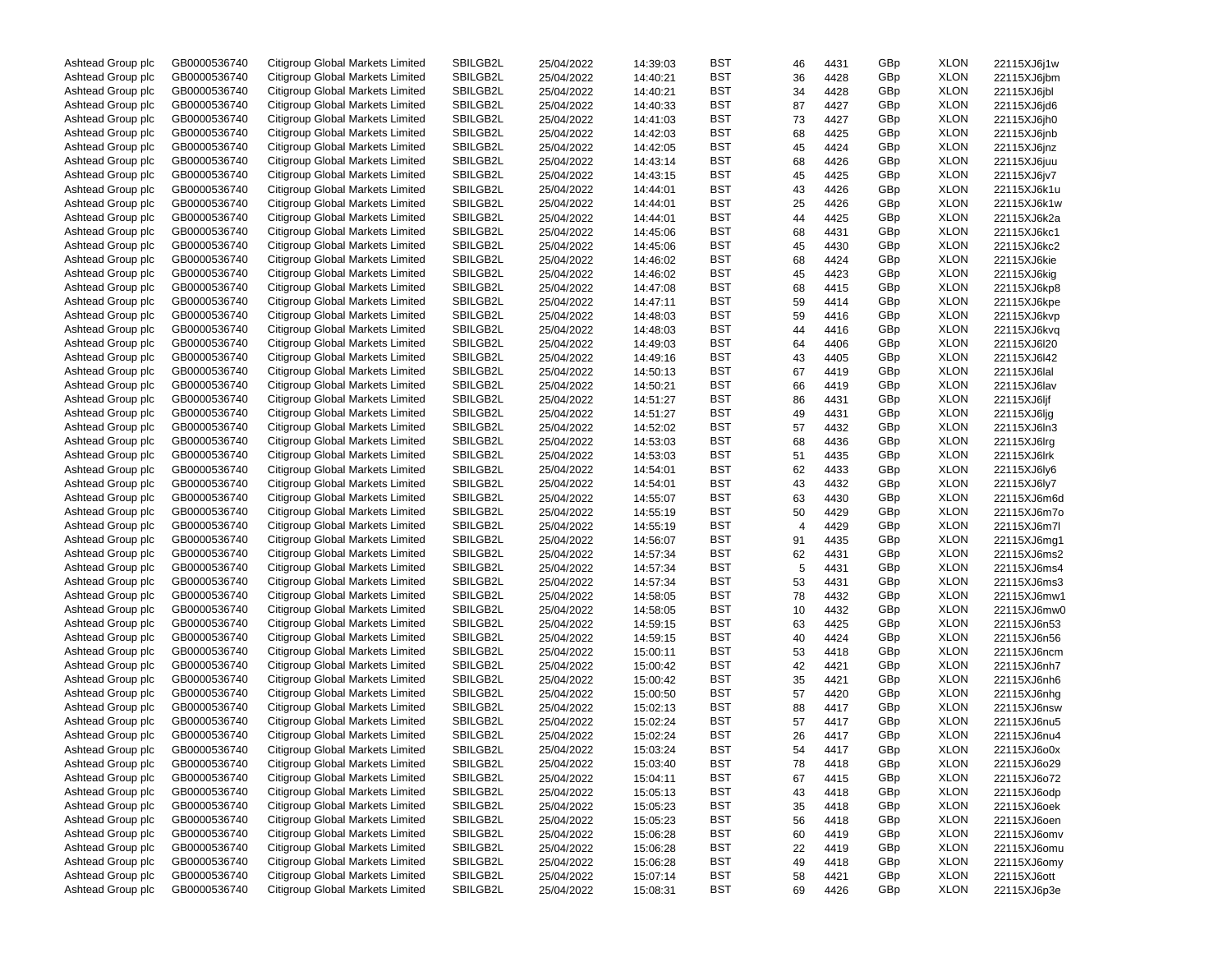| Ashtead Group plc | GB0000536740 | Citigroup Global Markets Limited | SBILGB2L | 25/04/2022 | 15:08:31 | BST        | 29  | 4425 | GBp | <b>XLON</b> | 22115XJ6p3f |
|-------------------|--------------|----------------------------------|----------|------------|----------|------------|-----|------|-----|-------------|-------------|
| Ashtead Group plc | GB0000536740 | Citigroup Global Markets Limited | SBILGB2L | 25/04/2022 | 15:08:31 | BST        | 65  | 4426 | GBp | <b>XLON</b> | 22115XJ6p3l |
| Ashtead Group plc | GB0000536740 | Citigroup Global Markets Limited | SBILGB2L | 25/04/2022 | 15:09:23 | BST        | 51  | 4429 | GBp | <b>XLON</b> | 22115XJ6pby |
| Ashtead Group plc | GB0000536740 | Citigroup Global Markets Limited | SBILGB2L | 25/04/2022 | 15:09:34 | BST        | 42  | 4429 | GBp | <b>XLON</b> | 22115XJ6pe3 |
| Ashtead Group plc | GB0000536740 | Citigroup Global Markets Limited | SBILGB2L | 25/04/2022 | 15:10:11 | BST        | 64  | 4430 | GBp | <b>XLON</b> | 22115XJ6phf |
| Ashtead Group plc | GB0000536740 | Citigroup Global Markets Limited | SBILGB2L | 25/04/2022 | 15:11:59 | BST        | 63  | 4434 | GBp | <b>XLON</b> | 22115XJ6put |
| Ashtead Group plc | GB0000536740 | Citigroup Global Markets Limited | SBILGB2L | 25/04/2022 | 15:12:02 | BST        | 6   | 4433 | GBp | <b>XLON</b> | 22115XJ6pv2 |
| Ashtead Group plc | GB0000536740 | Citigroup Global Markets Limited | SBILGB2L | 25/04/2022 | 15:12:02 | BST        | 24  | 4433 | GBp | <b>XLON</b> | 22115XJ6pv1 |
| Ashtead Group plc | GB0000536740 | Citigroup Global Markets Limited | SBILGB2L | 25/04/2022 | 15:12:02 | BST        | 58  | 4433 | GBp | <b>XLON</b> | 22115XJ6pv0 |
|                   | GB0000536740 | Citigroup Global Markets Limited | SBILGB2L |            |          | BST        |     |      |     | <b>XLON</b> |             |
| Ashtead Group plc |              |                                  |          | 25/04/2022 | 15:12:03 |            | 31  | 4432 | GBp |             | 22115XJ6pv5 |
| Ashtead Group plc | GB0000536740 | Citigroup Global Markets Limited | SBILGB2L | 25/04/2022 | 15:13:12 | BST        | 79  | 4423 | GBp | <b>XLON</b> | 22115XJ6q49 |
| Ashtead Group plc | GB0000536740 | Citigroup Global Markets Limited | SBILGB2L | 25/04/2022 | 15:13:14 | BST        | 75  | 4422 | GBp | <b>XLON</b> | 22115XJ6q4f |
| Ashtead Group plc | GB0000536740 | Citigroup Global Markets Limited | SBILGB2L | 25/04/2022 | 15:14:25 | BST        | 84  | 4421 | GBp | <b>XLON</b> | 22115XJ6qfb |
| Ashtead Group plc | GB0000536740 | Citigroup Global Markets Limited | SBILGB2L | 25/04/2022 | 15:14:25 | BST        | 42  | 4421 | GBp | <b>XLON</b> | 22115XJ6qfd |
| Ashtead Group plc | GB0000536740 | Citigroup Global Markets Limited | SBILGB2L | 25/04/2022 | 15:15:19 | BST        | 62  | 4422 | GBp | <b>XLON</b> | 22115XJ6qmp |
| Ashtead Group plc | GB0000536740 | Citigroup Global Markets Limited | SBILGB2L | 25/04/2022 | 15:16:15 | BST        | 63  | 4417 | GBp | <b>XLON</b> | 22115XJ6qw8 |
| Ashtead Group plc | GB0000536740 | Citigroup Global Markets Limited | SBILGB2L | 25/04/2022 | 15:16:49 | BST        | 67  | 4418 | GBp | <b>XLON</b> | 22115XJ6qzr |
| Ashtead Group plc | GB0000536740 | Citigroup Global Markets Limited | SBILGB2L | 25/04/2022 | 15:16:49 | BST        | 57  | 4418 | GBp | <b>XLON</b> | 22115XJ6r04 |
| Ashtead Group plc | GB0000536740 | Citigroup Global Markets Limited | SBILGB2L | 25/04/2022 | 15:18:22 | BST        | 74  | 4412 | GBp | <b>XLON</b> | 22115XJ6rgh |
| Ashtead Group plc | GB0000536740 | Citigroup Global Markets Limited | SBILGB2L | 25/04/2022 | 15:18:32 | BST        | 85  | 4412 | GBp | <b>XLON</b> | 22115XJ6rio |
| Ashtead Group plc | GB0000536740 | Citigroup Global Markets Limited | SBILGB2L | 25/04/2022 | 15:19:25 | BST        | 66  | 4412 | GBp | <b>XLON</b> | 22115XJ6rpu |
| Ashtead Group plc | GB0000536740 | Citigroup Global Markets Limited | SBILGB2L | 25/04/2022 | 15:19:25 | BST        | 42  | 4412 | GBp | <b>XLON</b> | 22115XJ6rpw |
| Ashtead Group plc | GB0000536740 | Citigroup Global Markets Limited | SBILGB2L | 25/04/2022 | 15:20:28 | BST        | 9   | 4419 | GBp | <b>XLON</b> | 22115XJ6rzs |
| Ashtead Group plc | GB0000536740 | Citigroup Global Markets Limited | SBILGB2L | 25/04/2022 | 15:20:28 | BST        | 54  | 4419 | GBp | <b>XLON</b> | 22115XJ6rzt |
| Ashtead Group plc | GB0000536740 | Citigroup Global Markets Limited | SBILGB2L | 25/04/2022 | 15:20:28 | BST        | 49  | 4419 | GBp | <b>XLON</b> | 22115XJ6rzu |
| Ashtead Group plc | GB0000536740 | Citigroup Global Markets Limited | SBILGB2L |            |          | BST        |     |      | GBp | <b>XLON</b> | 22115XJ6s3b |
|                   |              |                                  |          | 25/04/2022 | 15:21:00 |            | 58  | 4417 |     |             |             |
| Ashtead Group plc | GB0000536740 | Citigroup Global Markets Limited | SBILGB2L | 25/04/2022 | 15:22:39 | BST        | 64  | 4410 | GBp | <b>XLON</b> | 22115XJ6she |
| Ashtead Group plc | GB0000536740 | Citigroup Global Markets Limited | SBILGB2L | 25/04/2022 | 15:22:41 | BST        | 68  | 4409 | GBp | <b>XLON</b> | 22115XJ6shn |
| Ashtead Group plc | GB0000536740 | Citigroup Global Markets Limited | SBILGB2L | 25/04/2022 | 15:23:18 | BST        | 81  | 4409 | GBp | <b>XLON</b> | 22115XJ6spn |
| Ashtead Group plc | GB0000536740 | Citigroup Global Markets Limited | SBILGB2L | 25/04/2022 | 15:25:16 | BST        | 133 | 4425 | GBp | <b>XLON</b> | 22115XJ6tau |
| Ashtead Group plc | GB0000536740 | Citigroup Global Markets Limited | SBILGB2L | 25/04/2022 | 15:25:46 | BST        | 54  | 4426 | GBp | <b>XLON</b> | 22115XJ6tf8 |
| Ashtead Group plc | GB0000536740 | Citigroup Global Markets Limited | SBILGB2L | 25/04/2022 | 15:25:46 | BST        | 11  | 4426 | GBp | <b>XLON</b> | 22115XJ6tf7 |
| Ashtead Group plc | GB0000536740 | Citigroup Global Markets Limited | SBILGB2L | 25/04/2022 | 15:25:46 | BST        | 44  | 4425 | GBp | <b>XLON</b> | 22115XJ6tf9 |
| Ashtead Group plc | GB0000536740 | Citigroup Global Markets Limited | SBILGB2L | 25/04/2022 | 15:25:47 | BST        | 51  | 4425 | GBp | <b>XLON</b> | 22115XJ6tfj |
| Ashtead Group plc | GB0000536740 | Citigroup Global Markets Limited | SBILGB2L | 25/04/2022 | 15:28:10 | BST        | 62  | 4426 | GBp | <b>XLON</b> | 22115XJ6txz |
| Ashtead Group plc | GB0000536740 | Citigroup Global Markets Limited | SBILGB2L | 25/04/2022 | 15:28:10 | BST        | 56  | 4426 | GBp | <b>XLON</b> | 22115XJ6txy |
| Ashtead Group plc | GB0000536740 | Citigroup Global Markets Limited | SBILGB2L | 25/04/2022 | 15:28:20 | BST        | 79  | 4425 | GBp | <b>XLON</b> | 22115XJ6tzz |
| Ashtead Group plc | GB0000536740 | Citigroup Global Markets Limited | SBILGB2L | 25/04/2022 | 15:28:30 | BST        | 72  | 4424 | GBp | <b>XLON</b> | 22115XJ6u19 |
| Ashtead Group plc | GB0000536740 | Citigroup Global Markets Limited | SBILGB2L | 25/04/2022 | 15:29:00 | BST        | 70  | 4425 | GBp | <b>XLON</b> | 22115XJ6u61 |
| Ashtead Group plc | GB0000536740 | Citigroup Global Markets Limited | SBILGB2L | 25/04/2022 | 15:30:50 | BST        | 62  | 4429 | GBp | <b>XLON</b> | 22115XJ6ul7 |
| Ashtead Group plc | GB0000536740 | Citigroup Global Markets Limited | SBILGB2L | 25/04/2022 | 15:31:07 | BST        | 42  | 4431 | GBp | <b>XLON</b> | 22115XJ6unu |
| Ashtead Group plc | GB0000536740 | Citigroup Global Markets Limited | SBILGB2L | 25/04/2022 | 15:31:52 | BST        | 9   | 4435 | GBp | <b>XLON</b> | 22115XJ6uws |
| Ashtead Group plc | GB0000536740 | Citigroup Global Markets Limited | SBILGB2L | 25/04/2022 | 15:31:52 | BST        | 63  | 4435 | GBp | <b>XLON</b> | 22115XJ6uww |
|                   | GB0000536740 | Citigroup Global Markets Limited | SBILGB2L |            |          | BST        |     |      |     | <b>XLON</b> |             |
| Ashtead Group plc |              |                                  |          | 25/04/2022 | 15:32:24 |            | 55  | 4441 | GBp |             | 22115XJ6v2b |
| Ashtead Group plc | GB0000536740 | Citigroup Global Markets Limited | SBILGB2L | 25/04/2022 | 15:32:24 | BST        | 83  | 4442 | GBp | <b>XLON</b> | 22115XJ6v2a |
| Ashtead Group plc | GB0000536740 | Citigroup Global Markets Limited | SBILGB2L | 25/04/2022 | 15:32:34 | BST        | 27  | 4440 | GBp | <b>XLON</b> | 22115XJ6v4e |
| Ashtead Group plc | GB0000536740 | Citigroup Global Markets Limited | SBILGB2L | 25/04/2022 | 15:32:34 | BST        | 13  | 4440 | GBp | <b>XLON</b> | 22115XJ6v4d |
| Ashtead Group plc | GB0000536740 | Citigroup Global Markets Limited | SBILGB2L | 25/04/2022 | 15:33:04 | BST        | 64  | 4436 | GBp | <b>XLON</b> | 22115XJ6va7 |
| Ashtead Group plc | GB0000536740 | Citigroup Global Markets Limited | SBILGB2L | 25/04/2022 | 15:34:16 | BST        | 14  | 4434 | GBp | <b>XLON</b> | 22115XJ6vuf |
| Ashtead Group plc | GB0000536740 | Citigroup Global Markets Limited | SBILGB2L | 25/04/2022 | 15:34:16 | BST        | 48  | 4434 | GBp | <b>XLON</b> | 22115XJ6vue |
| Ashtead Group plc | GB0000536740 | Citigroup Global Markets Limited | SBILGB2L | 25/04/2022 | 15:34:46 | <b>BST</b> | 70  | 4434 | GBp | XLON        | 22115XJ6w05 |
| Ashtead Group plc | GB0000536740 | Citigroup Global Markets Limited | SBILGB2L | 25/04/2022 | 15:35:11 | BST        | 75  | 4435 | GBp | <b>XLON</b> | 22115XJ6w6s |
| Ashtead Group plc | GB0000536740 | Citigroup Global Markets Limited | SBILGB2L | 25/04/2022 | 15:36:13 | BST        | 63  | 4434 | GBp | <b>XLON</b> | 22115XJ6wj8 |
| Ashtead Group plc | GB0000536740 | Citigroup Global Markets Limited | SBILGB2L | 25/04/2022 | 15:36:32 | BST        | 61  | 4435 | GBp | <b>XLON</b> | 22115XJ6wpe |
| Ashtead Group plc | GB0000536740 | Citigroup Global Markets Limited | SBILGB2L | 25/04/2022 | 15:37:10 | BST        | 81  | 4434 | GBp | <b>XLON</b> | 22115XJ6wvh |
| Ashtead Group plc | GB0000536740 | Citigroup Global Markets Limited | SBILGB2L | 25/04/2022 | 15:38:12 | BST        | 62  | 4431 | GBp | <b>XLON</b> | 22115XJ6x6j |
| Ashtead Group plc | GB0000536740 | Citigroup Global Markets Limited | SBILGB2L | 25/04/2022 | 15:38:15 | BST        | 40  | 4430 | GBp | <b>XLON</b> | 22115XJ6x6r |
| Ashtead Group plc | GB0000536740 | Citigroup Global Markets Limited | SBILGB2L | 25/04/2022 | 15:39:03 | BST        | 40  | 4433 | GBp | <b>XLON</b> | 22115XJ6xio |
| Ashtead Group plc | GB0000536740 | Citigroup Global Markets Limited | SBILGB2L | 25/04/2022 | 15:39:03 | BST        | 63  | 4434 | GBp | <b>XLON</b> | 22115XJ6xin |
| Ashtead Group plc | GB0000536740 | Citigroup Global Markets Limited | SBILGB2L | 25/04/2022 | 15:40:20 | BST        | 61  | 4425 | GBp | <b>XLON</b> | 22115XJ6y0j |
|                   |              |                                  |          |            |          |            |     |      |     |             |             |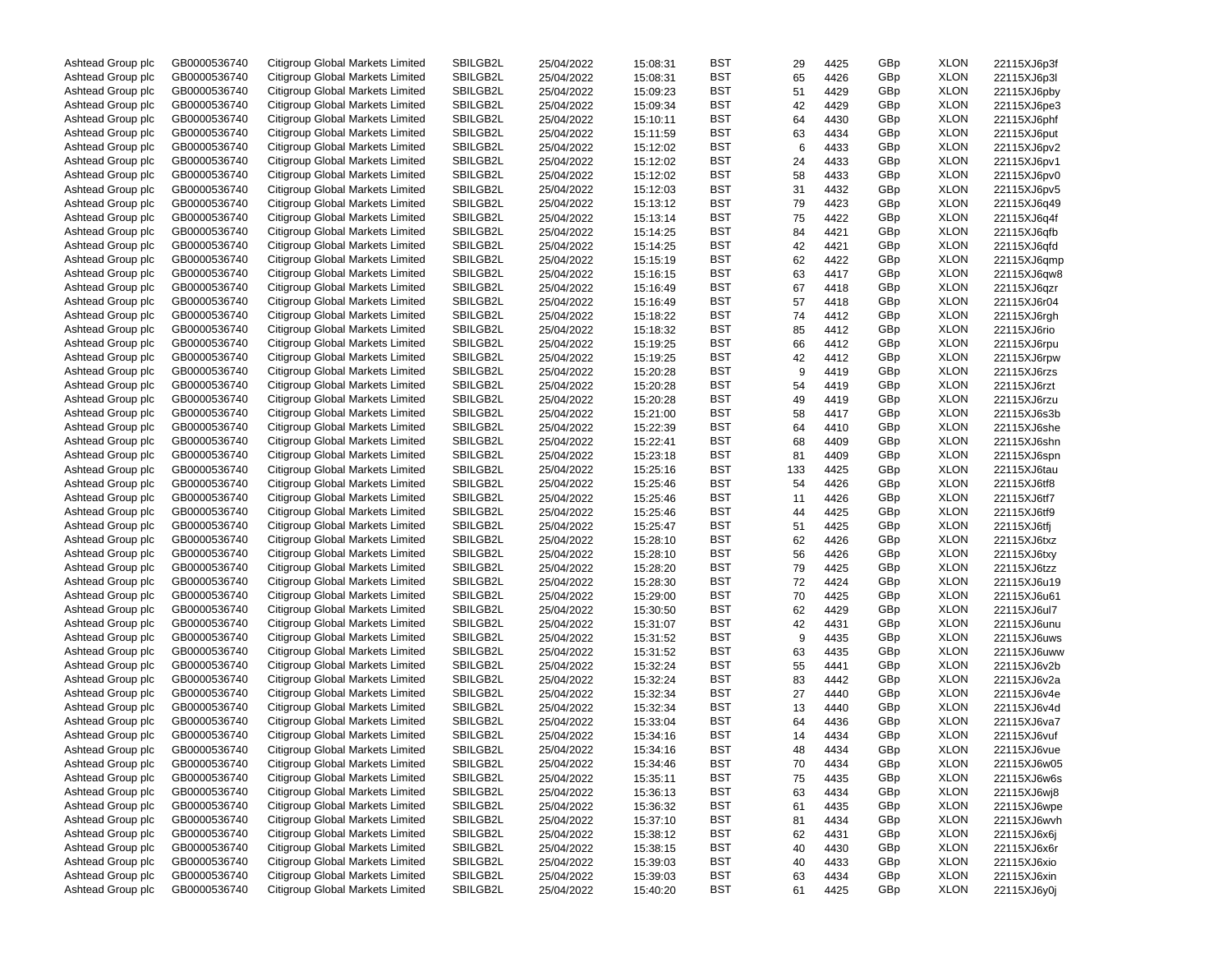| Ashtead Group plc                      | GB0000536740 | Citigroup Global Markets Limited | SBILGB2L | 25/04/2022 | 15:40:20 | BST        | 74             | 4425 | GBp | <b>XLON</b> | 22115XJ6y0s                |
|----------------------------------------|--------------|----------------------------------|----------|------------|----------|------------|----------------|------|-----|-------------|----------------------------|
| Ashtead Group plc                      | GB0000536740 | Citigroup Global Markets Limited | SBILGB2L | 25/04/2022 | 15:41:20 | <b>BST</b> | 67             | 4426 | GBp | <b>XLON</b> | 22115XJ6yc6                |
| Ashtead Group plc                      | GB0000536740 | Citigroup Global Markets Limited | SBILGB2L | 25/04/2022 | 15:42:03 | BST        | 40             | 4423 | GBp | <b>XLON</b> | 22115XJ6yit                |
| Ashtead Group plc                      | GB0000536740 | Citigroup Global Markets Limited | SBILGB2L | 25/04/2022 | 15:42:03 | <b>BST</b> | 62             | 4424 | GBp | <b>XLON</b> | 22115XJ6yis                |
| Ashtead Group plc                      | GB0000536740 | Citigroup Global Markets Limited | SBILGB2L | 25/04/2022 | 15:43:21 | BST        | 61             | 4415 | GBp | <b>XLON</b> | 22115XJ6yvc                |
| Ashtead Group plc                      | GB0000536740 | Citigroup Global Markets Limited | SBILGB2L | 25/04/2022 | 15:43:23 | BST        | 75             | 4414 | GBp | <b>XLON</b> | 22115XJ6yvp                |
| Ashtead Group plc                      | GB0000536740 | Citigroup Global Markets Limited | SBILGB2L | 25/04/2022 | 15:44:32 | <b>BST</b> | $\overline{2}$ | 4415 | GBp | <b>XLON</b> | 22115XJ6z7f                |
| Ashtead Group plc                      | GB0000536740 | Citigroup Global Markets Limited | SBILGB2L | 25/04/2022 | 15:44:32 | BST        | 65             | 4415 | GBp | <b>XLON</b> | 22115XJ6z7g                |
| Ashtead Group plc                      | GB0000536740 | Citigroup Global Markets Limited | SBILGB2L | 25/04/2022 | 15:45:19 | BST        | 61             | 4419 | GBp | <b>XLON</b> | 22115XJ6zfe                |
| Ashtead Group plc                      | GB0000536740 | Citigroup Global Markets Limited | SBILGB2L | 25/04/2022 | 15:45:23 | BST        | 71             | 4419 | GBp | <b>XLON</b> | 22115XJ6zfw                |
| Ashtead Group plc                      | GB0000536740 | Citigroup Global Markets Limited | SBILGB2L | 25/04/2022 | 15:46:03 | BST        | 54             | 4422 | GBp | <b>XLON</b> | 22115XJ6zm7                |
| Ashtead Group plc                      | GB0000536740 | Citigroup Global Markets Limited | SBILGB2L | 25/04/2022 | 15:47:19 | <b>BST</b> | 68             | 4418 | GBp | <b>XLON</b> | 22115XJ6zzc                |
|                                        | GB0000536740 | Citigroup Global Markets Limited | SBILGB2L |            |          | BST        |                |      |     | <b>XLON</b> |                            |
| Ashtead Group plc<br>Ashtead Group plc |              |                                  |          | 25/04/2022 | 15:47:19 | <b>BST</b> | 45             | 4417 | GBp |             | 22115XJ6zze                |
|                                        | GB0000536740 | Citigroup Global Markets Limited | SBILGB2L | 25/04/2022 | 15:48:18 |            | 60             | 4414 | GBp | <b>XLON</b> | 22115XJ709i                |
| Ashtead Group plc                      | GB0000536740 | Citigroup Global Markets Limited | SBILGB2L | 25/04/2022 | 15:48:21 | BST        | 67             | 4414 | GBp | <b>XLON</b> | 22115XJ70ac                |
| Ashtead Group plc                      | GB0000536740 | Citigroup Global Markets Limited | SBILGB2L | 25/04/2022 | 15:49:16 | BST        | 70             | 4416 | GBp | <b>XLON</b> | 22115XJ70l3                |
| Ashtead Group plc                      | GB0000536740 | Citigroup Global Markets Limited | SBILGB2L | 25/04/2022 | 15:50:01 | BST        | 59             | 4419 | GBp | <b>XLON</b> | 22115XJ70rt                |
| Ashtead Group plc                      | GB0000536740 | Citigroup Global Markets Limited | SBILGB2L | 25/04/2022 | 15:50:18 | BST        | 38             | 4419 | GBp | <b>XLON</b> | 22115XJ70y6                |
| Ashtead Group plc                      | GB0000536740 | Citigroup Global Markets Limited | SBILGB2L | 25/04/2022 | 15:51:06 | BST        | 57             | 4419 | GBp | <b>XLON</b> | 22115XJ713d                |
| Ashtead Group plc                      | GB0000536740 | Citigroup Global Markets Limited | SBILGB2L | 25/04/2022 | 15:51:21 | BST        | 46             | 4419 | GBp | <b>XLON</b> | 22115XJ7167                |
| Ashtead Group plc                      | GB0000536740 | Citigroup Global Markets Limited | SBILGB2L | 25/04/2022 | 15:52:04 | BST        | 88             | 4416 | GBp | <b>XLON</b> | 22115XJ71b7                |
| Ashtead Group plc                      | GB0000536740 | Citigroup Global Markets Limited | SBILGB2L | 25/04/2022 | 15:53:04 | <b>BST</b> | 57             | 4413 | GBp | <b>XLON</b> | 22115XJ71k2                |
| Ashtead Group plc                      | GB0000536740 | Citigroup Global Markets Limited | SBILGB2L | 25/04/2022 | 15:53:04 | BST        | 42             | 4413 | GBp | <b>XLON</b> | 22115XJ71k3                |
| Ashtead Group plc                      | GB0000536740 | Citigroup Global Markets Limited | SBILGB2L | 25/04/2022 | 15:54:19 | <b>BST</b> | 59             | 4413 | GBp | <b>XLON</b> | 22115XJ71w3                |
| Ashtead Group plc                      | GB0000536740 | Citigroup Global Markets Limited | SBILGB2L | 25/04/2022 | 15:54:19 | BST        | 31             | 4413 | GBp | <b>XLON</b> | 22115XJ71w4                |
| Ashtead Group plc                      | GB0000536740 | Citigroup Global Markets Limited | SBILGB2L | 25/04/2022 | 15:55:06 | BST        | 61             | 4412 | GBp | <b>XLON</b> | 22115XJ7227                |
| Ashtead Group plc                      | GB0000536740 | Citigroup Global Markets Limited | SBILGB2L | 25/04/2022 | 15:55:06 | BST        | 47             | 4412 | GBp | <b>XLON</b> | 22115XJ7228                |
| Ashtead Group plc                      | GB0000536740 | Citigroup Global Markets Limited | SBILGB2L | 25/04/2022 | 15:56:11 | BST        | 67             | 4407 | GBp | <b>XLON</b> | 22115XJ72dc                |
| Ashtead Group plc                      | GB0000536740 | Citigroup Global Markets Limited | SBILGB2L | 25/04/2022 | 15:56:11 | BST        | 44             | 4407 | GBp | <b>XLON</b> | 22115XJ72dd                |
| Ashtead Group plc                      | GB0000536740 | Citigroup Global Markets Limited | SBILGB2L | 25/04/2022 | 15:57:20 | BST        | 35             | 4407 | GBp | <b>XLON</b> | 22115XJ72lt                |
| Ashtead Group plc                      | GB0000536740 | Citigroup Global Markets Limited | SBILGB2L | 25/04/2022 | 15:57:20 | BST        | 47             | 4407 | GBp | <b>XLON</b> | 22115XJ72ls                |
| Ashtead Group plc                      | GB0000536740 | Citigroup Global Markets Limited | SBILGB2L | 25/04/2022 | 15:58:05 | <b>BST</b> | 63             | 4403 | GBp | <b>XLON</b> | 22115XJ72r9                |
| Ashtead Group plc                      | GB0000536740 | Citigroup Global Markets Limited | SBILGB2L | 25/04/2022 | 15:58:13 | BST        | 47             | 4403 | GBp | <b>XLON</b> | 22115XJ72t5                |
| Ashtead Group plc                      | GB0000536740 | Citigroup Global Markets Limited | SBILGB2L | 25/04/2022 | 15:59:23 | <b>BST</b> | 94             | 4403 | GBp | <b>XLON</b> | 22115XJ7340                |
| Ashtead Group plc                      | GB0000536740 | Citigroup Global Markets Limited | SBILGB2L | 25/04/2022 | 16:00:14 | BST        | 66             | 4405 | GBp | <b>XLON</b> | 22115XJ73c4                |
| Ashtead Group plc                      | GB0000536740 | Citigroup Global Markets Limited | SBILGB2L | 25/04/2022 | 16:00:14 | BST        | 44             | 4404 | GBp | <b>XLON</b> | 22115XJ73c5                |
| Ashtead Group plc                      | GB0000536740 | Citigroup Global Markets Limited | SBILGB2L | 25/04/2022 | 16:01:19 | BST        | 70             | 4402 | GBp | <b>XLON</b> | 22115XJ73n7                |
| Ashtead Group plc                      | GB0000536740 | Citigroup Global Markets Limited | SBILGB2L |            |          | BST        |                |      | GBp | <b>XLON</b> |                            |
|                                        | GB0000536740 | Citigroup Global Markets Limited | SBILGB2L | 25/04/2022 | 16:01:19 | BST        | 77<br>6        | 4402 | GBp | <b>XLON</b> | 22115XJ73n9                |
| Ashtead Group plc                      |              |                                  |          | 25/04/2022 | 16:01:19 |            |                | 4402 |     |             | 22115XJ73na                |
| Ashtead Group plc                      | GB0000536740 | Citigroup Global Markets Limited | SBILGB2L | 25/04/2022 | 16:02:33 | BST        | 60             | 4401 | GBp | <b>XLON</b> | 22115XJ73ye                |
| Ashtead Group plc                      | GB0000536740 | Citigroup Global Markets Limited | SBILGB2L | 25/04/2022 | 16:02:33 | BST        | 19             | 4401 | GBp | <b>XLON</b> | 22115XJ73yd                |
| Ashtead Group plc                      | GB0000536740 | Citigroup Global Markets Limited | SBILGB2L | 25/04/2022 | 16:03:02 | <b>BST</b> | 71             | 4403 | GBp | <b>XLON</b> | 22115XJ7429                |
| Ashtead Group plc                      | GB0000536740 | Citigroup Global Markets Limited | SBILGB2L | 25/04/2022 | 16:03:12 | BST        | 48             | 4403 | GBp | <b>XLON</b> | 22115XJ744q                |
| Ashtead Group plc                      | GB0000536740 | Citigroup Global Markets Limited | SBILGB2L | 25/04/2022 | 16:04:01 | <b>BST</b> | 11             | 4397 | GBp | <b>XLON</b> | 22115XJ74aj                |
| Ashtead Group plc                      | GB0000536740 | Citigroup Global Markets Limited | SBILGB2L | 25/04/2022 | 16:04:16 | BST        | 58             | 4397 | GBp | <b>XLON</b> | 22115XJ74cd                |
| Ashtead Group plc                      | GB0000536740 | Citigroup Global Markets Limited | SBILGB2L | 25/04/2022 | 16:04:18 | BST        | 47             | 4397 | GBp | <b>XLON</b> | 22115XJ74d9                |
| Ashtead Group plc                      | GB0000536740 | Citigroup Global Markets Limited | SBILGB2L | 25/04/2022 | 16:05:01 | BST        | 68             | 4395 | GBp | <b>XLON</b> | 22115XJ74l6                |
| Ashtead Group plc                      | GB0000536740 | Citigroup Global Markets Limited | SBILGB2L | 25/04/2022 | 16:05:08 | BST        | 44             | 4394 | GBp | <b>XLON</b> | 22115XJ74mt                |
| Ashtead Group plc                      | GB0000536740 | Citigroup Global Markets Limited | SBILGB2L | 25/04/2022 | 16:06:11 | <b>BST</b> | 66             | 4395 | GBp | <b>XLON</b> | 22115XJ74x0                |
| Ashtead Group plc                      | GB0000536740 | Citigroup Global Markets Limited | SBILGB2L | 25/04/2022 | 16:06:59 | <b>BST</b> | 64             | 4400 | GBp | <b>XLON</b> | 22115XJ753I                |
| Ashtead Group plc                      | GB0000536740 | Citigroup Global Markets Limited | SBILGB2L | 25/04/2022 | 16:07:12 | BST        | 89             | 4400 | GBp | <b>XLON</b> | 22115XJ755h                |
| Ashtead Group plc                      | GB0000536740 | Citigroup Global Markets Limited | SBILGB2L | 25/04/2022 | 16:08:34 | BST        | 69             | 4401 | GBp | <b>XLON</b> | 22115XJ75e9                |
| Ashtead Group plc                      | GB0000536740 | Citigroup Global Markets Limited | SBILGB2L | 25/04/2022 | 16:08:42 | <b>BST</b> | 62             | 4401 | GBp | <b>XLON</b> | 22115XJ75fk                |
| Ashtead Group plc                      | GB0000536740 | Citigroup Global Markets Limited | SBILGB2L | 25/04/2022 | 16:08:46 | <b>BST</b> | 59             | 4400 | GBp | <b>XLON</b> | 22115XJ75gb                |
| Ashtead Group plc                      | GB0000536740 | Citigroup Global Markets Limited | SBILGB2L | 25/04/2022 | 16:10:16 | <b>BST</b> | 86             | 4403 | GBp | <b>XLON</b> | 22115XJ75rx                |
| Ashtead Group plc                      | GB0000536740 | Citigroup Global Markets Limited | SBILGB2L | 25/04/2022 | 16:10:16 | <b>BST</b> | 58             | 4402 | GBp | <b>XLON</b> | 22115XJ75s1                |
| Ashtead Group plc                      | GB0000536740 | Citigroup Global Markets Limited | SBILGB2L |            | 16:11:22 | <b>BST</b> |                | 4402 | GBp | <b>XLON</b> |                            |
| Ashtead Group plc                      | GB0000536740 | Citigroup Global Markets Limited | SBILGB2L | 25/04/2022 | 16:11:53 | <b>BST</b> | 62<br>76       | 4402 | GBp | <b>XLON</b> | 22115XJ7669<br>22115XJ76c5 |
|                                        |              |                                  |          | 25/04/2022 |          |            |                |      |     |             |                            |